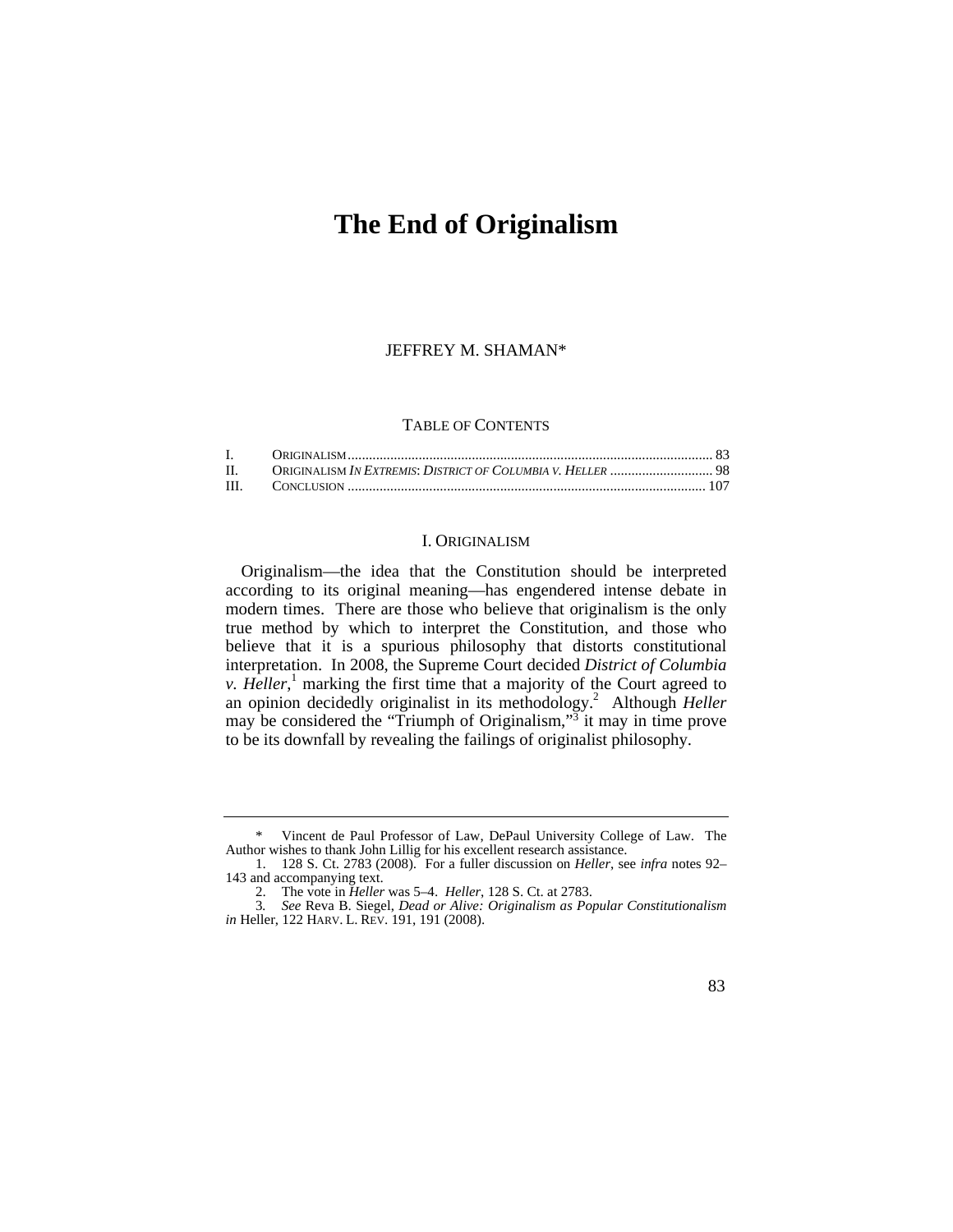personal values into the Constitution, rather than adhering to its original Originalism is based on the notion that the Constitution has a fixed meaning that does not change with the passage of time. $4$  The proper role of the Supreme Court, therefore, is to interpret the Constitution by ascertaining its original meaning at the time it was first enacted. $5$  As this view has it, the process of constitutional interpretation consists of a search or quest for the original meaning of the document, which operates as binding authority upon the judiciary. Consequently, the process of constitutional interpretation should function as an objective inquiry that precludes the exercise of judicial discretion. The Supreme Court is supposed to find meaning for the Constitution, not create it. According to this way of thinking, Justices who depart from the straight and narrow of originalism are engaged in an illegitimate pursuit, reading their understanding.

meaning.<sup>6</sup> A second, somewhat later version of originalism seeks to There are two basic versions of originalism. The first or earlier version stresses the intent of the Framers as an authoritative source by which to ascertain original meaning. In fact, this version of originalism looks almost exclusively to the Framers' intent to determine constitutional determine the original *public* understanding of the document. On this account, the Framers' intent may be useful in ascertaining the original understanding of the Constitution, but only as part of a much broader array of sources. What matters is not so much the intention of those who drafted the document, but rather the understanding of the members of the public who adopted it.<sup>7</sup> The meaning of the Constitution, then, is determined by the public understanding of the document at the time of its adoption.

 CIN. L. REV. 849, 852–54, 862 (1989) [hereinafter Scalia, *Originalism*]. 4*. See* Antonin Scalia, *Common-Law Courts in a Civil-Law System: The Role of United States Federal Courts in Interpreting the Constitution and Laws*, *in* A MATTER OF INTERPRETATION: FEDERAL COURTS AND THE LAW 3, 37–41 (Amy Gutmann ed., 1997) [hereinafter Scalia, *Common-Law*]; Antonin Scalia, *Originalism: The Lesser Evil*, 57 U.

<sup>5.</sup> Scalia, *Common-Law*, *supra* note 4, at 37–41.

 Framers or the ratifiers, in favor of a focus on original public meaning. *See* Randy E. Barnett, *The Ninth Amendment: It Means What It Says*, 85 TEX. L. REV. 1, 6 (2006). The the early 1990s." Keith E. Whittington, *The New Originalism*, 2 GEO. J.L. & PUB. POL'Y 6. For a brief time, some early originalists shifted to a focus on the intent of the ratifiers of the document before dropping the focus on original intent, whether of the early version of originalism focusing on original intent "largely passed from the scene by 599, 603 (2004).

<sup>7.</sup> Scalia, *Common-Law*, *supra* note 4, at 38; Whittington, *supra* note 6, at 609– 11.

<sup>84</sup>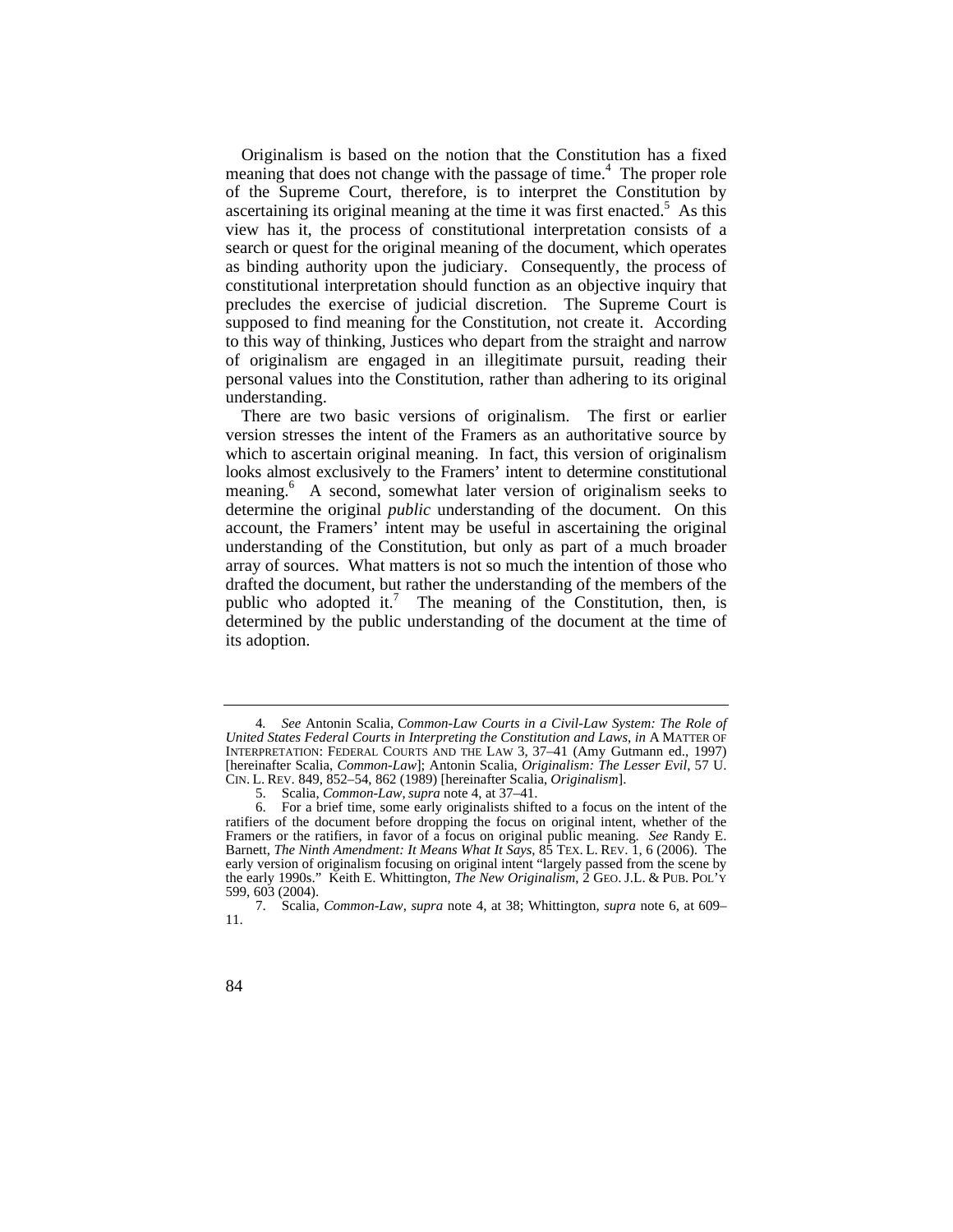not change over time. Moreover, the Supreme Court is strictly bound to the most—prominent advocates of extreme originalism. He believes that There are various approaches to originalism. Under the extreme approach, the only relevant factor in constitutional interpretation is the original meaning of the document at the time it was enacted.<sup>8</sup> According to this approach, the meaning of the Constitution is constant and does follow the original meaning of the Constitution and may not take into account other considerations.<sup>9</sup> Justice Scalia is one of the more—if not the Supreme Court should interpret the Constitution strictly according to its original understanding and not ascribe evolving meaning to it.<sup>10</sup> As he sees it, changes in the world around us are of no relevance to the meaning of the document. Although Justice Scalia once claimed that in a crunch he may prove to be a "faint-hearted originalist," at the same time he expressed strong opposition to the idea that the Constitution may have evolutionary content, and he dismissed the notion that interpretation of the document may change from age to age as nothing more than a "canard."<sup>11</sup> Over the years, Justice Scalia has proven to be anything but fainthearted in his commitment to originalism. To the contrary, he has continued to insist that the Constitution be interpreted strictly according to its original understanding. This was evident most recently in *District of Columbia v. Heller*, when Justice Scalia maintained that although an originalist view of the Second Amendment may be outmoded in presentday society, the Court was bound to follow the original understanding of that Amendment.<sup>12</sup>

In contrast to the extreme view of originalism, a more moderate approach looks to original meaning as a starting point but allows that the meaning of constitutional provisions may be transformed as circumstances change over time.<sup>13</sup> Lawrence Lessig, for one, posits that

85

<sup>8</sup>*. See* Daniel A. Farber, *The Originalism Debate: A Guide for the Perplexed*, 49 OHIO ST. L.J. 1085, 1086–87 (1989).

<sup>9</sup>*. Id.* 

<sup>10</sup>*. See* Scalia, *Common-Law*, *supra* note 4, at 38; Scalia, *Originalism*, *supra* note 4, at 861–65.

<sup>11.</sup> Scalia, *Originalism*, *supra* note 4, at 853, 864.

<sup>12. 128</sup> S. Ct. 2783, 2822 (2008). For a more in-depth discussion on Justice Scalia's opinion in *Heller*, see *infra* notes 92–143 and accompanying text. See also Justice Scalia's dissenting opinion in *Lawrence v. Texas*, 539 U.S. 558, 598 (2003), in which he argues that constitutional rights must be deeply rooted in the nation's history and that "[c]onstitutional entitlements do not spring into existence" with changed circumstances.

 13*. See* Lawrence Lessig, *Fidelity in Translation*, 71 TEX. L. REV. 1165 (1993).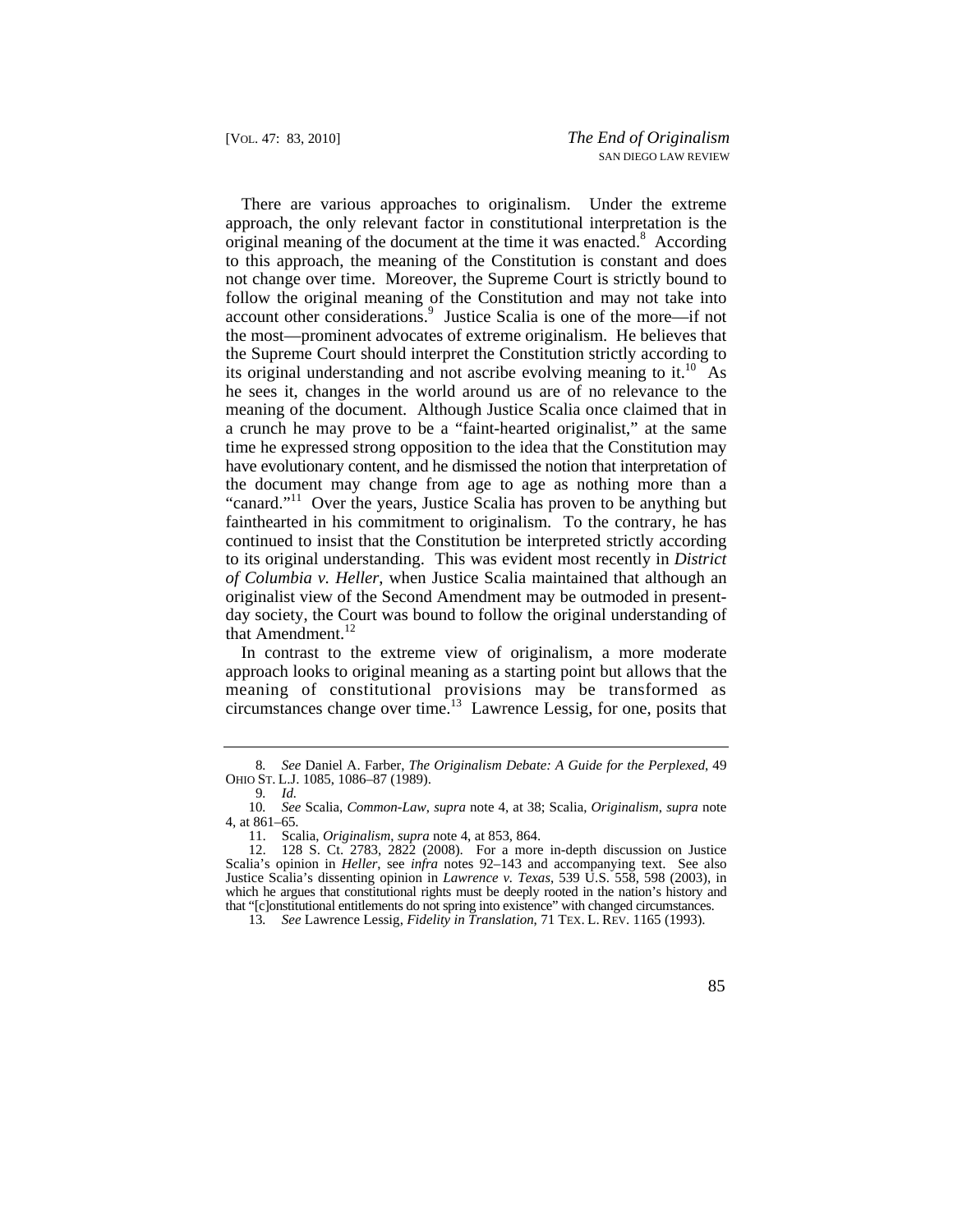contemporary circumstances. $14$  So, for example, the extension of the because meaning is a function of both text and context, the original meaning of a constitutional provision may be "translated" to accommodate Fourth Amendment exclusionary rule to state criminal proceedings in 1961 is viewed by Professor Lessig as a translation of the Fourth Amendment justified by a "transformed social and legal context."<sup>15</sup>

More recently, Jack Balkin has advocated an even more fluid version of originalism that transmutes it into a kind of living constitutionalism that allows each generation to make sense of the Constitution's words and principles in its own time.<sup>16</sup> Professor Balkin maintains that proper constitutional interpretation requires fidelity to the words of the text as understood in their original meaning and to the principles that underlie the text, but does not require fidelity to the "original expected application" of the text.<sup>17</sup> According to this view, constitutional interpretation is a never-ending process that produces change in constitutional doctrines, practices, and law.<sup>18</sup> Using this approach, Professor Balkin concludes that the constitutional right to abortion is consistent with the original meaning of the Fourteenth Amendment.<sup>19</sup> This is a very moderate species of originalism and, in fact, is the sort of jurisprudence that can be happily embraced by those who believe in a living Constitution, the meaning of which evolves over time so as to adapt to modern conditions.<sup>20</sup> Nonetheless, there are those who maintain that even the moderate view of originalism is unduly restrictive of constitutional interpretation because it binds the present meaning of the Constitution to past concepts, while not allowing for the recognition of new conceptions.  $2<sup>1</sup>$ 

While few, if any, originalists are as flexible as Professor Balkin, some originalists recognize that the correct application of constitutional meaning can change over time.<sup>22</sup> Even so, their emphasis is on the original understanding of the document, which strictly prescribes any evolution of its meaning. Staunch originalists, however, take it as an article of faith that the Constitution has a fixed meaning that does not

<sup>14.</sup> *Id.* at 1171 n.32.<br>15. *Id.* at 1232.

Id. at 1232.

<sup>16.</sup> Jack M. Balkin, *Abortion and Original Meaning*, 24 CONST. COMMENT. 291 (2007).

<sup>17</sup>*. Id.* at 295–96.

<sup>18</sup>*. Id.* at 295–303.

<sup>19</sup>*. Id.* at 310–51.

 20*. See* Randy E. Barnett, *An Originalism for Nonoriginalists*, 45 LOY. L. REV. 611, 620–30 (1999).

 21*. See* Michael J. Klarman, *Antifidelity*, 70 S. CAL. L. REV. 381, 411–12 (1997).

<sup>22</sup>*. See* Mitchell N. Berman, *Originalism and Its Discontents (Plus a Thought or Two About Abortion)*, 24 CONST. COMMENT. 383, 383–91 (2007).

<sup>86</sup>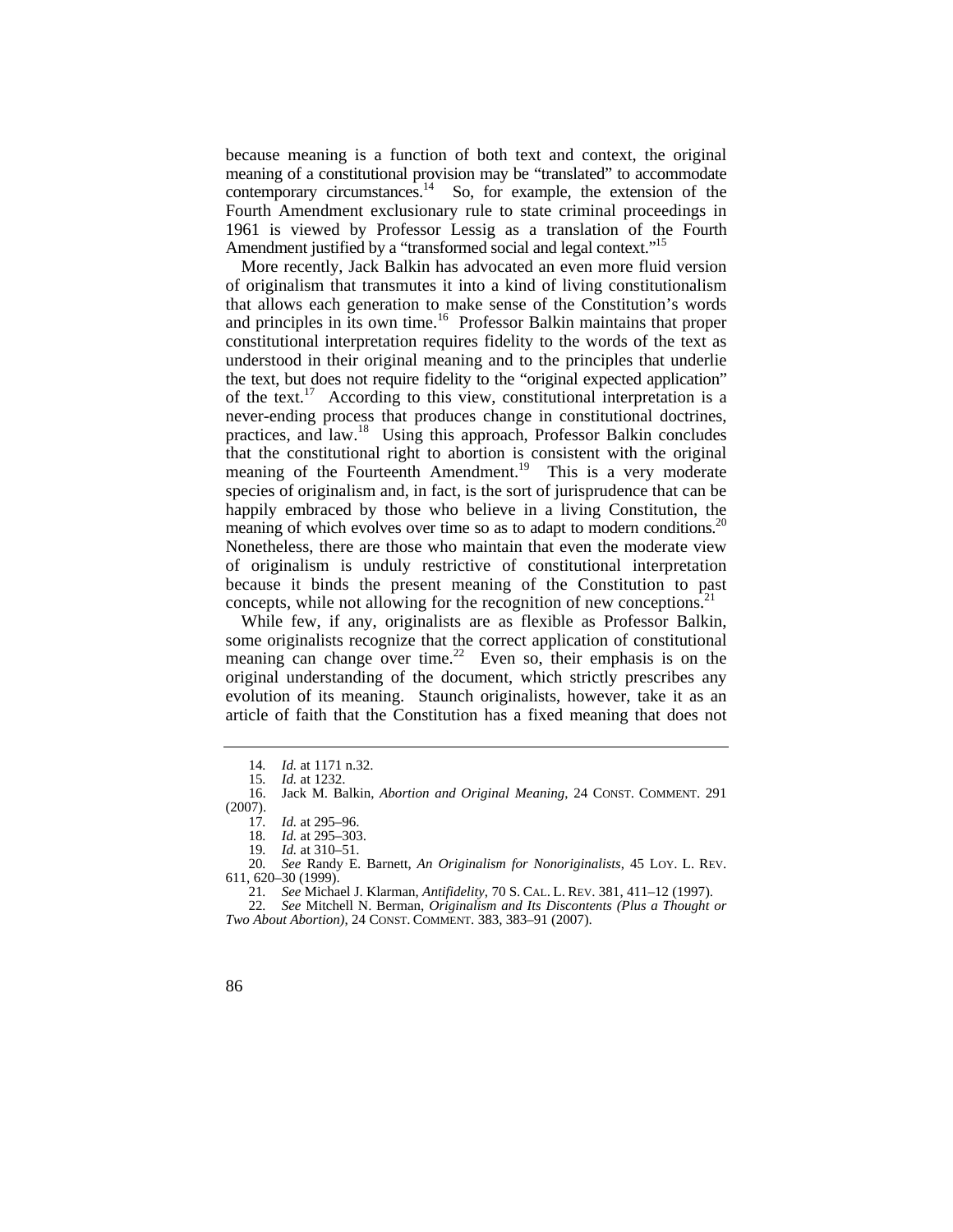change with the passage of time. To a true believer, the original meaning of the Constitution functions as an historical constant that may only be changed by amending the Constitution itself.

It is important to note that originalism cannot explain the large body of constitutional doctrine that has developed over the years since the Constitution was [adopted.](https://adopted.23) $23$  Although in earlier times there may have been a generally held belief that the Constitution had a fixed meaning dictated by the intent of its Framers,<sup>24</sup> this belief was little more than a myth that obscured the true nature of constitutional adjudication. Notwithstanding random statements of originalist import in various cases over the years, $^{25}$  the vast majority of Supreme Court decisions interpreting the Constitution have been nonoriginalist in their methodology.<sup>26</sup> In the words of Thomas Grey, it is "a matter of unarguable" historical fact" that over time the Court has developed a large body of constitutional doctrine that does not derive from the original understanding of the [document.](https://document.27)<sup>27</sup> From its very inception, constitutional law has been a dynamic process of [creativity.](https://creativity.28)<sup>28</sup> Through the continual interpretation and reinterpretation of the text, the Supreme Court perpetually creates new meaning for the Constitution. Despite originalist myths to the contrary, in reality the meaning of the Constitution has been anything but constant.

As the twentieth century began, the Court increasingly abandoned originalist pretenses in favor of a more realistic [jurisprudence.](https://jurisprudence.29)<sup>29</sup> By 1934, the Court had become openly dismissive of originalist theory, observing in *Home Building & Loan Ass'n v. Blaisdell* that the assertion

<sup>23</sup>*. See* JEFFREY M. SHAMAN, CONSTITUTIONAL INTERPRETATION—ILLUSION AND REALITY 3–10 (2001).

 *Constitution*,*"* ADVANCE: J. AM. CONST. SOC'Y ISSUE GROUPS, Fall 2007, at 17, 18–19. 24*. See* Howard Gillman, *Political Development and the Origins of the "Living* 

<sup>25</sup>*. See, e.g.*, Home Bldg. & Loan Ass'n v. Blaisdell, 290 U.S. 398, 453 (1934) (Sutherland, J., dissenting) ("The whole aim of construction, as applied to a provision of the Constitution, is to discover the meaning, to ascertain and give effect to the intent, of its framers and the people who adopted it." (citing Lake County v. Rollins, 130 U.S. 662, 670 (1889))).

 theories of constitutional interpretation. *See* Scalia, *Originalism*, *supra* note 4, at 852. 26*. See* SHAMAN, *supra* note 23, at 3–10. Even Justice Scalia, a steadfast advocate of originalism, admits that many of the Court's decisions have been based on nonoriginalist

 *American Revolutionary Thought*, 30 STAN. L. REV. 843, 844 (1978). 27. Thomas C. Grey, *Origins of the Unwritten Constitution: Fundamental Law in*

<sup>28</sup>*. See* SHAMAN, *supra* note 23, at 3–10.

<sup>29</sup>*. See* Gillman, *supra* note 24, at 21–23.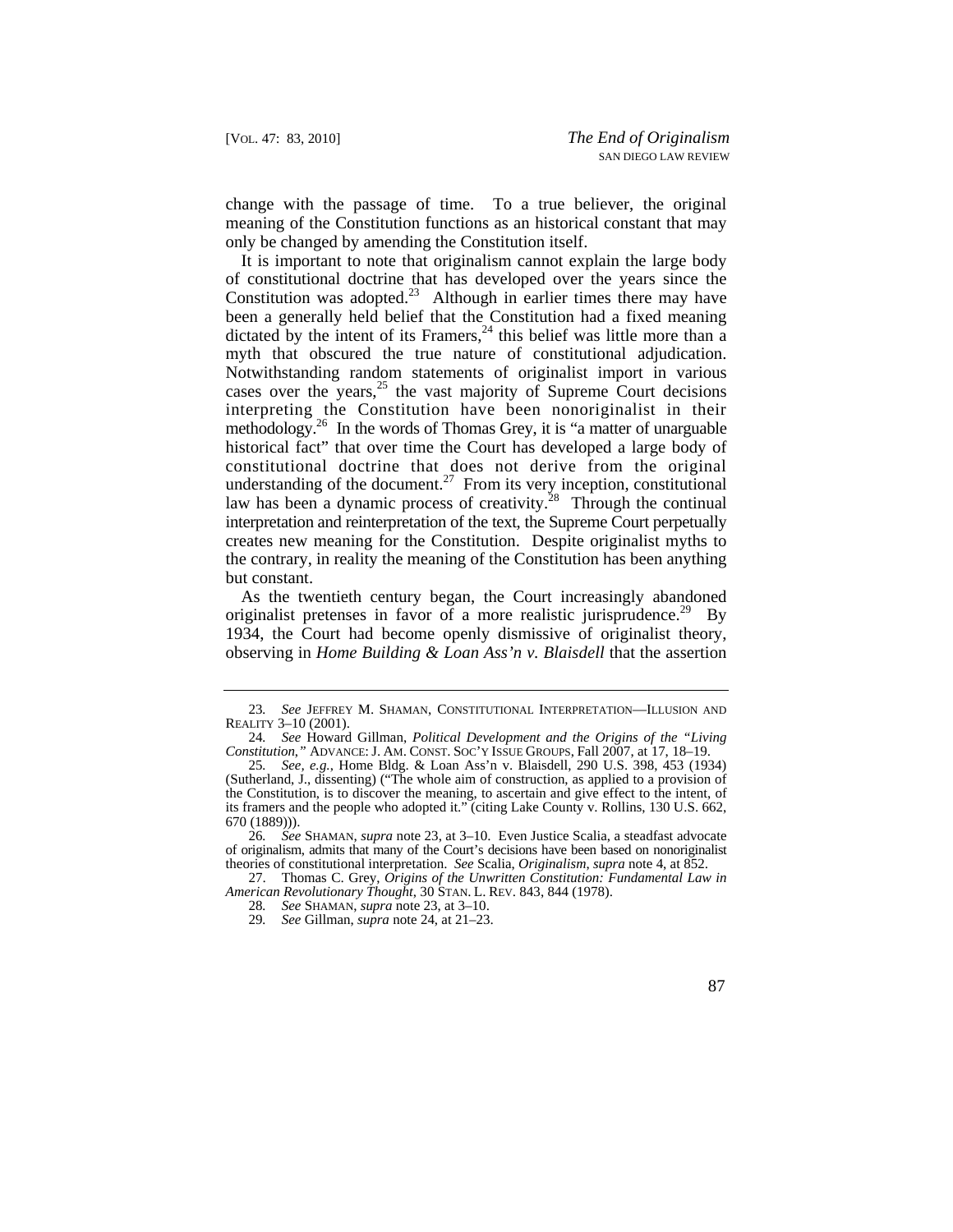time, would have placed upon them  $\ldots$  carries its own refutation."<sup>30</sup> that "the great clauses of the Constitution must be confined to the interpretation which the framers, with the conditions and outlook of their Similarly, twenty years later, in *Brown v. Board of Education*, the Court rebuffed originalist claims regarding the Fourteenth Amendment, explaining "we cannot turn the clock back to 1868 when the Amendment was adopted."<sup>31</sup> By this time, the Court had become decidedly nonoriginalist in word as well as deed, openly embracing the jurisprudence of a living Constitution.<sup>32</sup>

The Court's modern jurisprudence was not well received in all corners. In the 1970s, some commentators began to question what they saw as the more open-ended methodology of constitutional interpretation practiced by the Warren Court and later the Burger Court.<sup>33</sup> Critics of the Court charged that its decisions expanding individual rights and liberties amounted to illegitimate policymaking that had no basis in the [Constitution.34](https://Constitution.34) As these critics viewed matters, the Justices on the Court were reading their own personal values into the Constitution, rather than interpreting the document, as it properly should be, by turning to the intent of the Framers.

A number of scholars, though, were quick to rise to the defense of nonoriginalist constitutional interpretation.<sup>35</sup> Moreover, they subjected the early version of originalism, which looked to the Framers' intent to ascertain original meaning, to devastating criticism, exposing a number of serious flaws in the originalist position.<sup>36</sup> As these debates over

 *of the United States: Bulwark of a Limited Constitution*, 27 S. TEX. L. REV. 455 (1986); William H. Rehnquist, *The Notion of a Living Constitution*, 54 TEX. L. REV. 695 (1976). 33*. See* RAOUL BERGER, GOVERNMENT BY JUDICIARY: THE TRANSFORMATION OF THE FOURTEENTH AMENDMENT (1977); Robert H. Bork, *Neutral Principles and Some First Amendment Problems*, 47 IND. L.J. 1 (1971); Edwin Meese, III, *The Supreme Court*

35*. See, e.g.*, ERWIN CHEMERINSKY, INTERPRETING THE CONSTITUTION (1987); RONALD DWORKIN, TAKING RIGHTS SERIOUSLY (1977); MICHAEL J. PERRY, THE CONSTITUTION, THE COURTS, AND HUMAN RIGHTS (1982).

 60 B.U. L. REV. 204 (1980); John Hart Ely, *Constitutional Interpretivism: Its Allure and*  36*. See, e.g.*, Paul Brest, *The Misconceived Quest for the Original Understanding*, *Impossibility*, 53 IND. L.J. 399 (1978); Grey, *supra* note 27; John E. Nowak, *Realism,* 

<sup>30</sup>*. Blaisdell*, 290 U.S. at 442–43.

<sup>31. 347</sup> U.S. 483, 492 (1954).

<sup>32.</sup> See also *Harper v. Virginia Board of Elections*, stating that:

 limits of fundamental rights. . . . Notions of what constitutes equal treatment for purposes of the Equal Protection Clause *do* change. In determining what lines are unconstitutionally discriminatory, we have never been confined to historic notions of equality, any more than we have restricted due process to a fixed catalogue of what was at a given time deemed to be the

<sup>383</sup> U.S. 663, 669 (1966) (citation omitted).

<sup>34</sup>*. See* Whittington, *supra* note 6, at 599–603.

<sup>88</sup>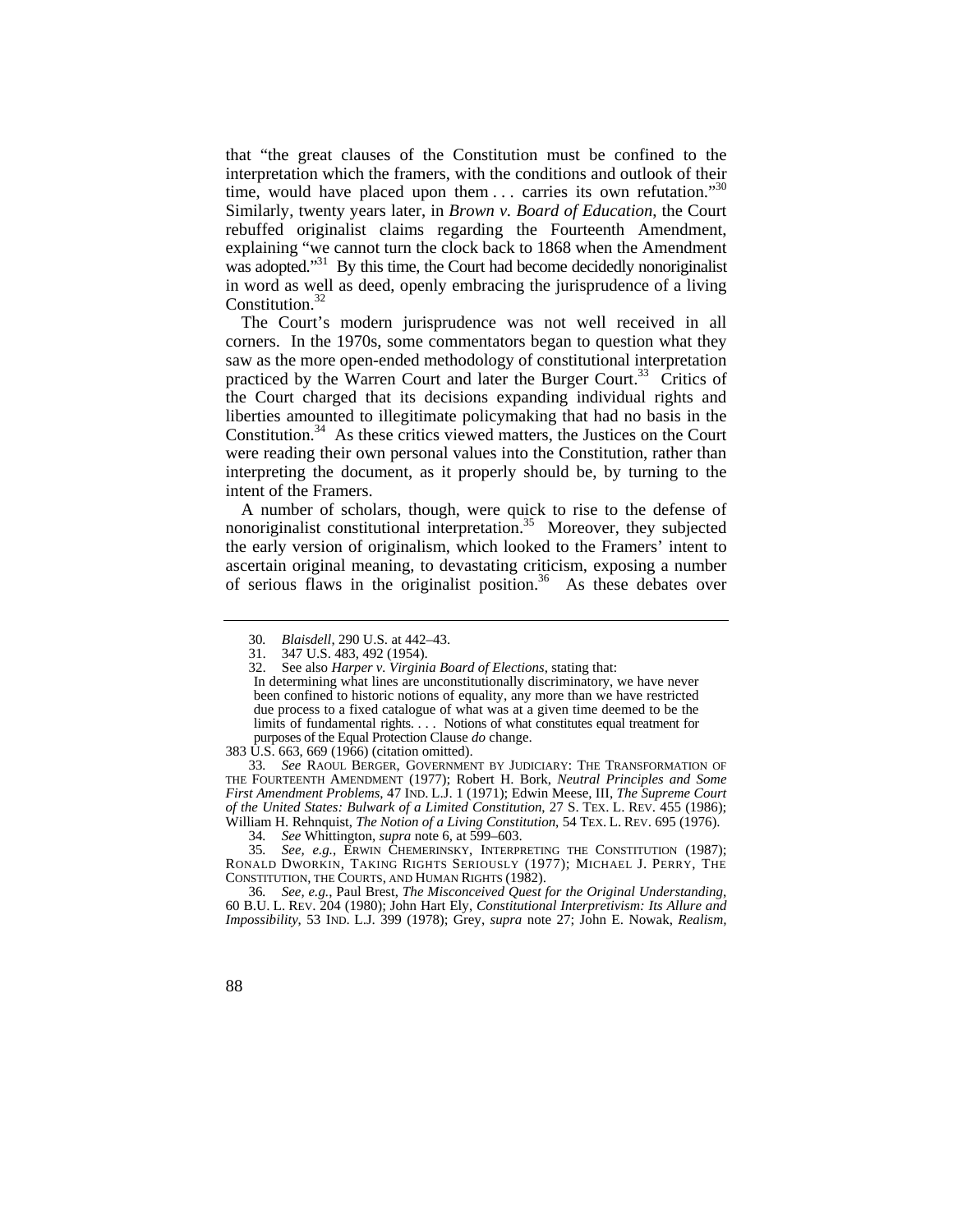constitutional jurisprudence unfolded, the composition of the Supreme Court was changing, and in time a new majority of justices on the Court saw fit to put a halt on the expansion of individual rights. Under the leadership of Chief Justice Rehnquist, the Court was increasingly predisposed to curtail the recognition of new rights or liberties and even to rescind some that were previously granted. $37$  No longer politically necessary and seriously wounded by piercing criticism, the early version of originalism "largely passed from the scene by the early 1990s."38

In passing from the scene, however, the early version of originalism was replaced by a new form of originalism, one that deemphasized the intent of the Framers in favor of the original public's understanding of the Constitution as the source of its meaning.<sup>39</sup> As noted above, Justice Scalia is perhaps the most prominent advocate of the new originalism, but several scholars have taken up its cause as well.<sup>40</sup> Beyond that, originalism has gained a widespread acceptance in the sense that almost no one believes that the original understanding is completely irrelevant to contemporary constitutional interpretation.<sup>41</sup> That, however, is a far cry from the extreme version of the new originalism espoused by Justice Scalia and others asserting that the Constitution has a constant meaning determined by its original understanding.

With the appointment of Justice Scalia and later Justice Thomas to the Supreme Court, originalism has reappeared in that lofty venue. Both Justices have proven to be pertinacious advocates of an extreme variety of originalism that posits a fixed meaning of the Constitution as it was first understood. The originalism espoused by Justices Scalia and Thomas is a departure—and a radical one, at that—from the Supreme Court's well-established jurisprudence of a living Constitution. The radical nature of the sort of originalism promoted by these two jurists is most dramatically evident in those opinions of Justice Thomas suggesting that a large area of law concerning the Commerce Clause be



*Nihilism, and the Supreme Court: Do the Emperors Have Nothing but Robes?*, 22 WASHBURN L.J. 246 (1983).

<sup>37.</sup> JEFFREY M. SHAMAN, EQUALITY AND LIBERTY IN THE GOLDEN AGE OF STATE CONSTITUTIONAL LAW, at xvi (2008).

<sup>38.</sup> Whittington, *supra* note 6, at 603.

*Id.* at 608–12.

 *Pragmatic Defense of Originalism*, 101 NW. U. L. REV. 383 (2007). 40*. See, e.g.*, Barnett, *supra* note 20; Gary Lawson, *On Reading Recipes . . . and Constitutions*, 85 GEO. L.J. 1823 (1997); John O. McGinnis & Michael B. Rappaport, *A* 

<sup>41</sup>*. See* Farber, *supra* note 8, at 1086.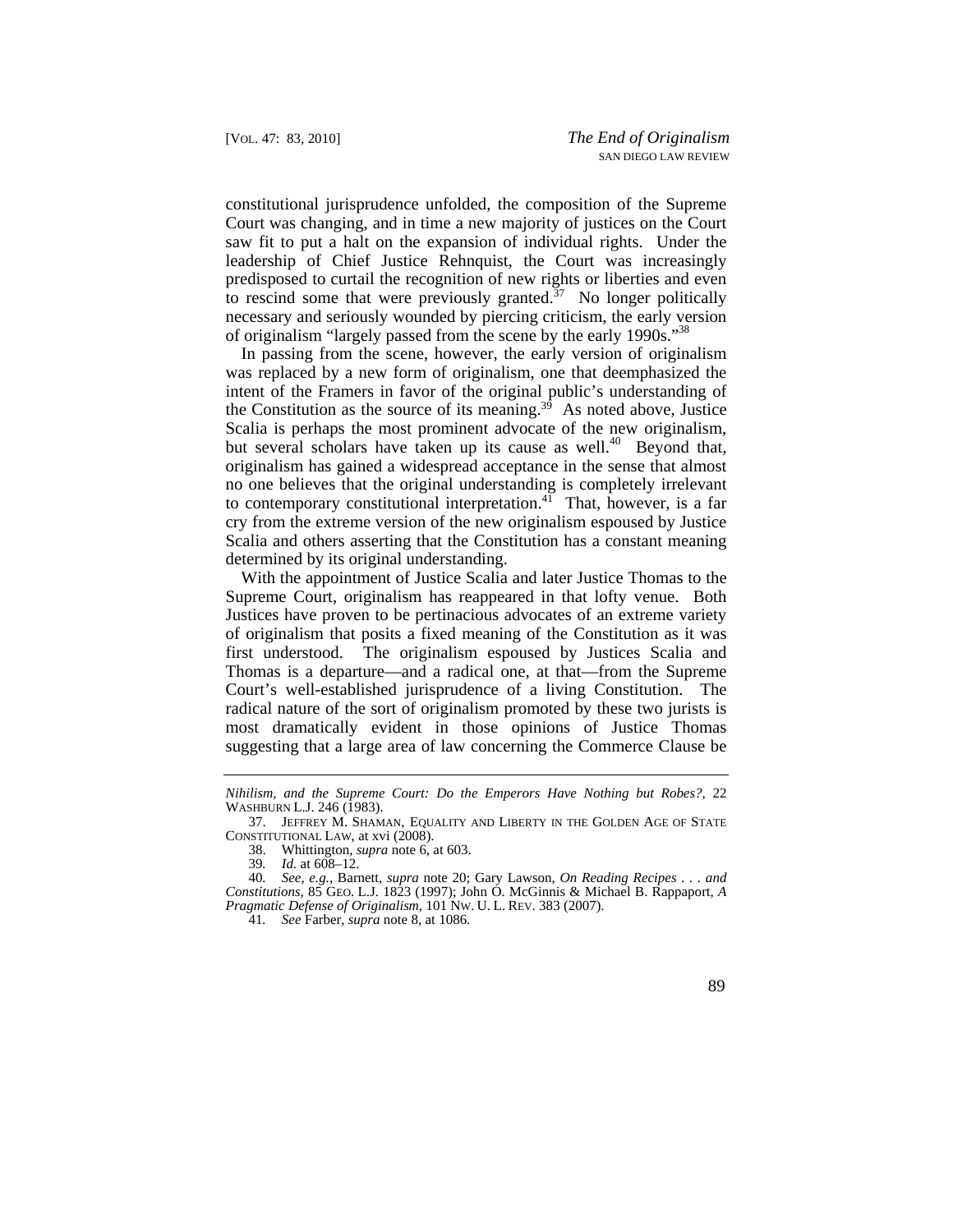overruled because it is based on nonoriginalist [thinking.42](https://thinking.42) To overrule, as Justice Thomas would have it, an extensive body of law that has developed over many years would be a decidedly unsettling undertaking that could have severe consequences for the legal system.<sup>43</sup> And to do so in pursuit of an originalist agenda would be an inordinate deviation from the constitutional jurisprudence that has guided the Court since the beginning of the twentieth century.

 [Court.44](https://Court.44) The advocacy of originalism by both Scalia and Thomas has Despite the efforts of Justices Scalia and Thomas, originalism has not been a significant theme on either the Rehnquist Court or the Roberts come almost exclusively in dissenting or concurring opinions that garnered little support from other [Justices.](https://Justices.45)<sup>45</sup> Indeed, it was not until the Court's decision in *District of Columbia v. Heller*<sup>46</sup> in 2008 that Justice Scalia was finally able to garner a majority of the Court—and only a 5–4 majority, at that—to sign onto an opinion emphatically taking an originalist [slant.47](https://slant.47) *Heller* may represent the apogee of originalism and, because it exposes the fundamental flaws of originalism, may mark the beginning of its [decline.](https://decline.48)<sup>48</sup>

Before discussing the more basic failings of originalism, it is interesting to note that in a certain sense the theory of originalism is selfdefeating because in all probability the Constitution was not originally understood to have a constant meaning fixed at the time of its [inception.49](https://inception.49) According to H. Jefferson Powell, historical research shows that the Framers did not expect their intentions to govern future

45*. See, e.g.*, *Morrison*, 529 U.S. at 627 (Thomas, J., concurring); *M.L.B.*, 519 U.S. at 129–44 (Thomas, J., dissenting); *Lopez*, 514 U.S. at 584–602 (Thomas, J., concurring); Michael H. v. Gerald D., 491 U.S. 110 (1989) (Scalia, J., plurality opinion).

 HARV. L. REV. 885 (1985); *see also* Suzanna Sherry, *The Founders' Unwritten Constitution*, 54 U. CHI. L. REV. 1127 (1987). 49*. See* H. Jefferson Powell, *The Original Understanding of Original Intent*, 98



 In another area, Justice Thomas also has stated that he would be inclined to overrule a they are inconsistent with the Framers' intent. M.L.B. v. S.L.J., 519 U.S. 102, 138–39 (1996) 42*. See* United States v. Morrison, 529 U.S. 598, 627 (2000) (Thomas, J., concurring); United States v. Lopez, 514 U.S. 549, 584–85, 601–02 (1995) (Thomas, J., concurring). group of cases upholding a right of equal access to the criminal justice system because (Thomas, J., dissenting).

<sup>43. &</sup>quot;[T]he Court as an institution and the legal system as a whole have an immense stake in the stability of our Commerce Clause jurisprudence as it has evolved to this point." *Lopez*, 514 U.S. at 574 (Kennedy, J., concurring).

 HARV. L. REV. 246, 249 (2008). 44. Cass R. Sunstein, *Second Amendment Minimalism:* Heller *as* Griswold, 122

<sup>46. 128</sup> S. Ct. 2783 (2008).

<sup>47.</sup> Sunstein, *supra* note 44, at 249.

<sup>48.</sup> See *infra* notes 92–143 and accompanying text for a fuller discussion of *Heller*.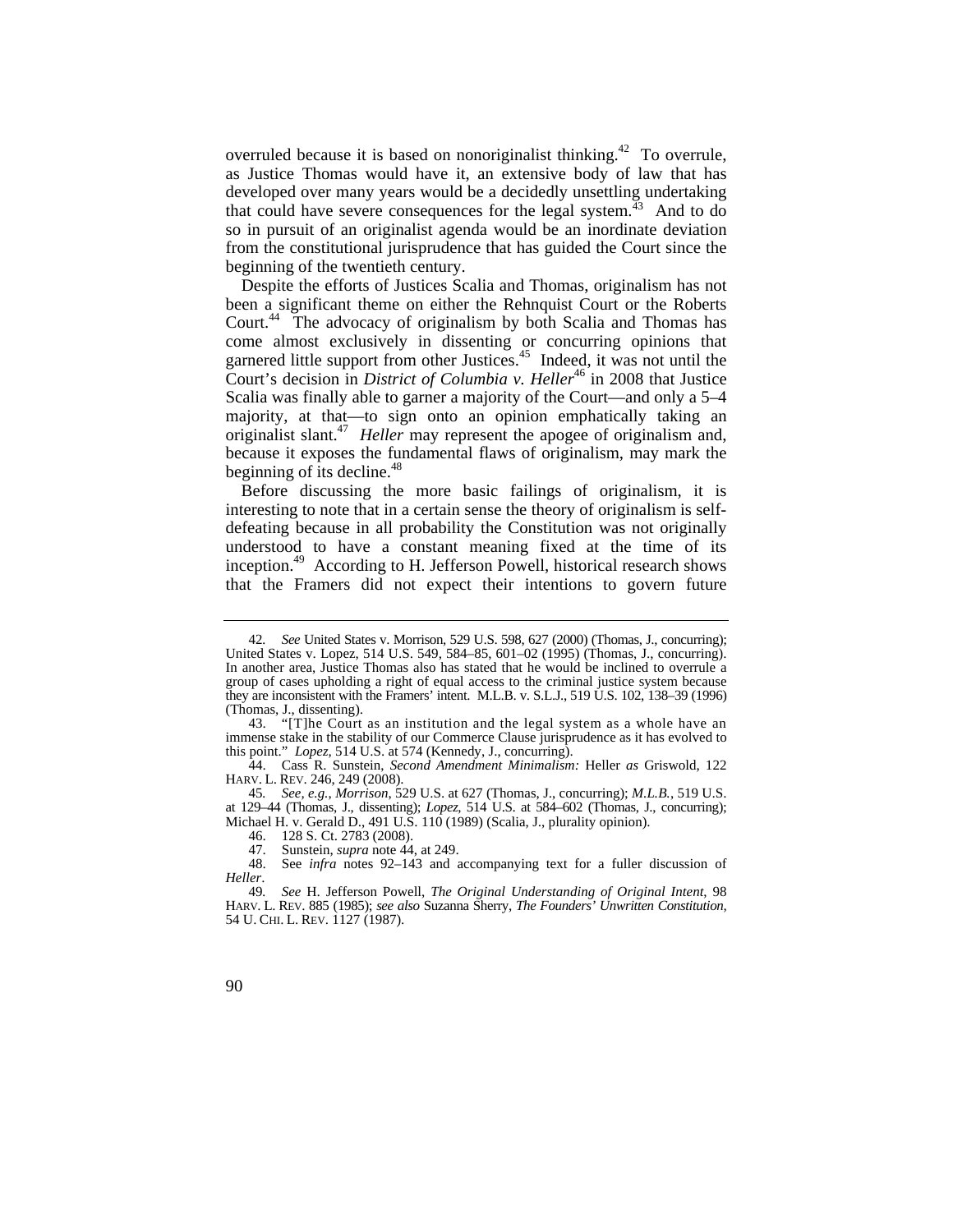interpretation of the Constitution.<sup>50</sup> Ironically, then, originalism seems to be contrary to the original understanding of the Constitution.

There are, however, less ironic but more serious flaws to originalism, especially in its more extreme form. At the most fundamental level, originalism misperceives the nature of history by presuming that it has an objective meaning that can be discovered if one is only diligent enough to search through enough ancient material. Unfortunately, it is a mistake to think that the original meaning of the Constitution is an existential "thing" waiting to be unearthed from old records and [documents.](https://documents.51)<sup>51</sup> As any good historian knows, interpretation of the past entails considerably more than rummaging around in old archives to find hidden materials. The astute historian Edward Hallett Carr explains that "[t]he belief in a hard core of historical facts existing objectively and independently of the interpretation of the historian is a preposterous fallacy."<sup>52</sup> Despite clichés to the contrary, historical events do not speak for themselves.<sup>53</sup> History can easily be misread if one is not careful to engage in thoughtful analysis of historical sources. Historical evidence often cannot be taken at face value; rather, it must be interpreted in light of its context, a complex, though necessary, exercise. Arthur Schlesinger Jr., winner of the Pulitzer Prize for History, observed that "all historians are prisoners of their own experience . . . [who] bring to history the preconceptions of our personalities and of our age."<sup>54</sup> The historian, he explains, "is committed to a doomed enterprise—the quest for an unattainable objectivity."55

 entails creativity as well as discovery. "In truth the actual past is gone; The historian, therefore, is "necessarily selective" and the "element of interpretation enters into every fact of history."56 Historical analysis and the world of history is an intangible world, *re-created imaginatively*, and present in our minds."57 Even when done properly, historical analysis leaves a good deal of room for the historian to make value

<sup>50</sup>*. See* Powell, *supra* note 49.

 51*. See* Ronald Dworkin, *The Forum of Principle*, 56 N.Y.U. L. REV. 469, 477  $\frac{(1981)}{52}$ .

EDWARD HALLETT CARR, WHAT IS HISTORY? 6 (1961).

<sup>53</sup>*. Id.* at 6–8.

<sup>54.</sup> Arthur M. Schlesinger Jr., *Folly's Antidote*, N.Y. TIMES, Jan. 1, 2007, at A19.

<sup>55</sup>*. Id.* 

<sup>56.</sup> CARR, *supra* note 52, at 6–7.<br>57. Carl L. Becker, *What Are I* 

 57. Carl L. Becker, *What Are Historical Facts?*, 8 W. POL. Q. 327, 333 (1955) (emphasis added).

<sup>91</sup>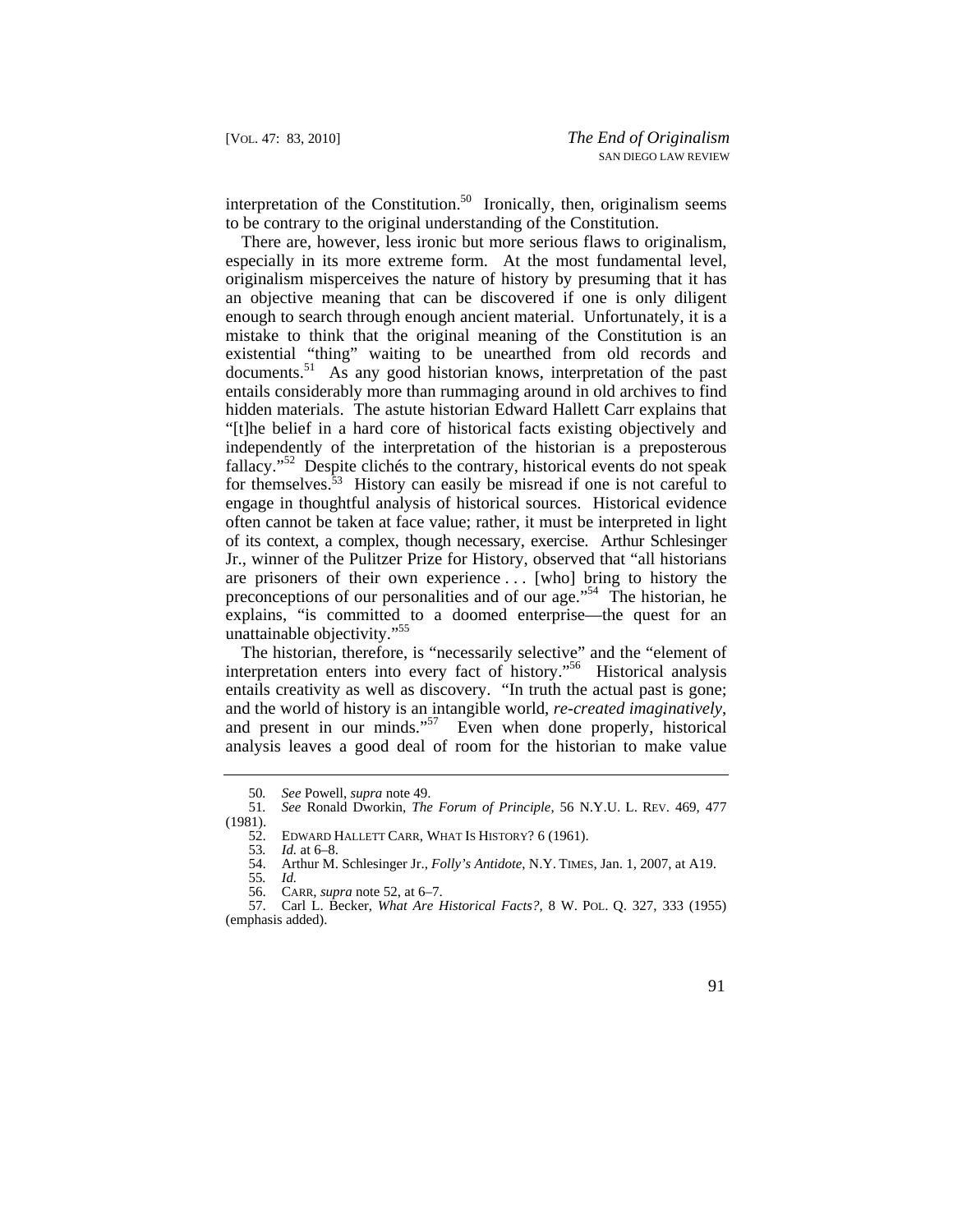judgments. The historian sees things from a particular point of view, according to a particular value system. Historical meaning may be conceived at various levels of abstraction, ranging from the specific to the general, which offer differing, yet equally valid (or equally invalid), visions of the past.58 In essence, historical analysis is a selective enterprise through which one imagines the past and thereby shapes it according to his or her personal vision of reality.

True historians understand that the meaning of the Constitution does not reside in the past, and that any attempt to ascertain the original meaning of the Constitution necessarily entails reconstructing the past in one's mind.<sup>59</sup> Originalism, therefore, cannot eliminate the necessity of making value judgments to interpret the Constitution. Rather, it obscures the policymaking function of constitutional interpretation by pretending that the meaning of constitutional provisions can be recovered from historical annals. Thus, there is an insidious aspect to originalism in that it sneaks a judge's personal views into constitutional interpretation by pretending they are nothing more than the original understanding of the document. Originalism offers an illusion of objectivity by holding out the false hope that the meaning of the Constitution exists somewhere in the past.

 [occasions.](https://occasions.62)62 It seems that some practitioners of originalism are inclined Originalism can be a risky enterprise for judges prone to selfdeception. In searching the historical record for original meaning, there is often a temptation to discover what one wants to discover.<sup>60</sup> A judge may think that he or she is finding the original understanding of a constitutional text, when in truth it is the judge's own beliefs that are being revealed. Earlier originalists, purportedly searching for the intent of the Framers of the Constitution, were prone to this failing<sup>61</sup> and laterday originalists have succumbed to the same temptation on a number of

 *Definition of Rights*, 57 U. CHI. L. REV. 1057, 1067–87 (1990). Justice Scalia has asserted 58*. See* Laurence H. Tribe & Michael C. Dorf, *Levels of Generality in the*  that in ascertaining original meaning of the Constitution, the Court should refer to "the most specific level" at which a right can be identified. Michael H. v. Gerald D., 491 U.S. 110, 128 n.6 (1989) (Scalia, J., plurality opinion). This overlooks that choosing any level of abstraction, whether specific or general, is in itself a value judgment. *See id.* at 138–40 (Brennan, J., dissenting). Moreover, rights may be specific or general depending on the perspective from which they are viewed; there is no way to determine the most specific level of abstraction. *See* Tribe & Dorf, *supra*, at 1067–87.

<sup>59</sup>*. See supra* text accompanying notes 51–58.

<sup>60</sup>*. See* JOHN HART ELY, DEMOCRACY AND DISTRUST 60 (1980).

<sup>61</sup>*. Id.* 

 *Road*, ADVANCE: J. AM. CONST. SOC'Y ISSUE GROUPS, Fall 2007, at 89. 62*. See* William P. Marshall, *Constitutional Interpretation: Reclaiming the High* 

<sup>92</sup>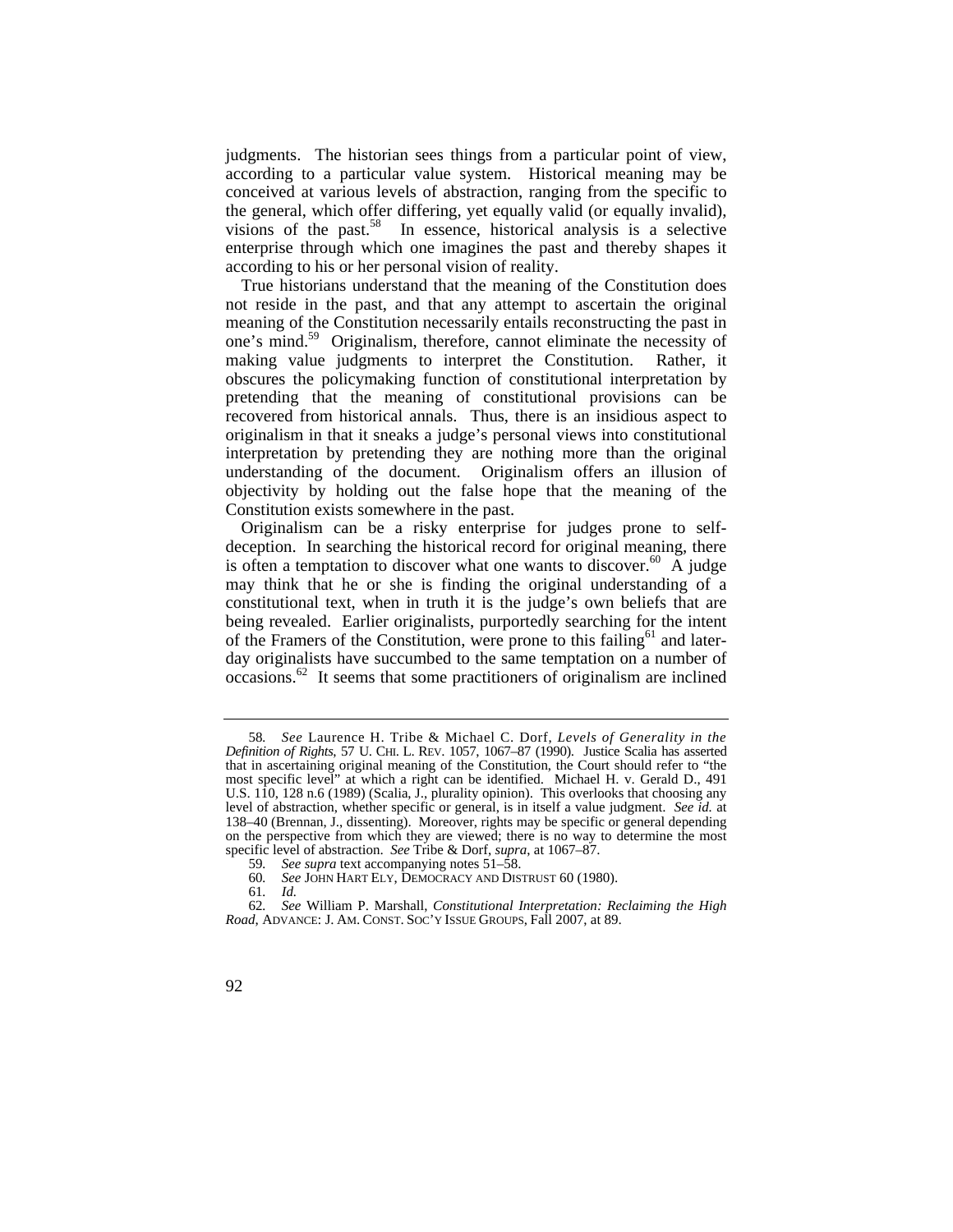to abandon their originalist principles when it suits their political purposes to do so.<sup>63</sup> Indeed, in a number of instances originalists can be seen ignoring the historical record when it conflicts with their political [agenda.](https://agenda.64)<sup>64</sup>

More principled originalists may endeavor to hew more faithfully to the historical record. Even so, they are engaged in an impossible quest: the attempt to find a predetermined meaning for the Constitution in the recesses of history. In truth, the meaning of the Constitution is not fixed in the past, or anywhere else, for that matter. When judges purport to engage in originalist interpretation, they recreate the past according to their own visions, including, it should be said, their own values. Originalist interpretation of the Constitution may provide a veneer of objectivity, but it is little more than a pretext that obscures the true nature of constitutional interpretation, which necessarily involves the exercise of judicial creativity.

While the open-endedness of history should not be enough to scare away the Supreme Court from historical analysis of the Constitution, the Court should understand that the meaning of the Constitution is not fixed in history and waiting to be found. Indeed, as Erwin Chemerinsky points out: "It is misguided and undesirable to search for a theory of constitutional interpretation that will yield determinate results, right and wrong answers, to most constitutional questions. No such theory exists or ever will exist."65

Even if one could somehow overcome the difficulties of reconstructing the original understanding of the Constitution, it still might not be sound to follow that path. There is, of course, the question, posed long ago by Thomas Jefferson, of whether one generation has a right to bind [another.](https://another.66)<sup>66</sup> To Jefferson, the answer was self-evident: "the earth

The question Whether one generation of men has a right to bind another, seems never to have been started either on this or our side of the water. Yet it is a question of such consequences as not only to merit decision, but place also, among the fundamental principles of every government. The course of reflection



<sup>63</sup>*. Id.* 

 64*. Id.* at 91–92; *see also* Randy E. Barnett, *Scrutiny Land*, 106 MICH. L. REV. 1479, 1497 (2008) (pointing out that Justice Scalia's dissenting opinion in Troxel v. Granville, 530 U.S. 57 (2000), "simply dismissed the Ninth Amendment as nonjusticiable without any examination of the Amendment's text or original meaning").

 65. Erwin Chemerinsky, *Constitutional Interpretation for the Twenty-First Century*, ADVANCE: J. AM. CONST. SOC'Y ISSUE GROUPS, Fall 2007, at 25.

<sup>66.</sup> As phrased by Thomas Jefferson: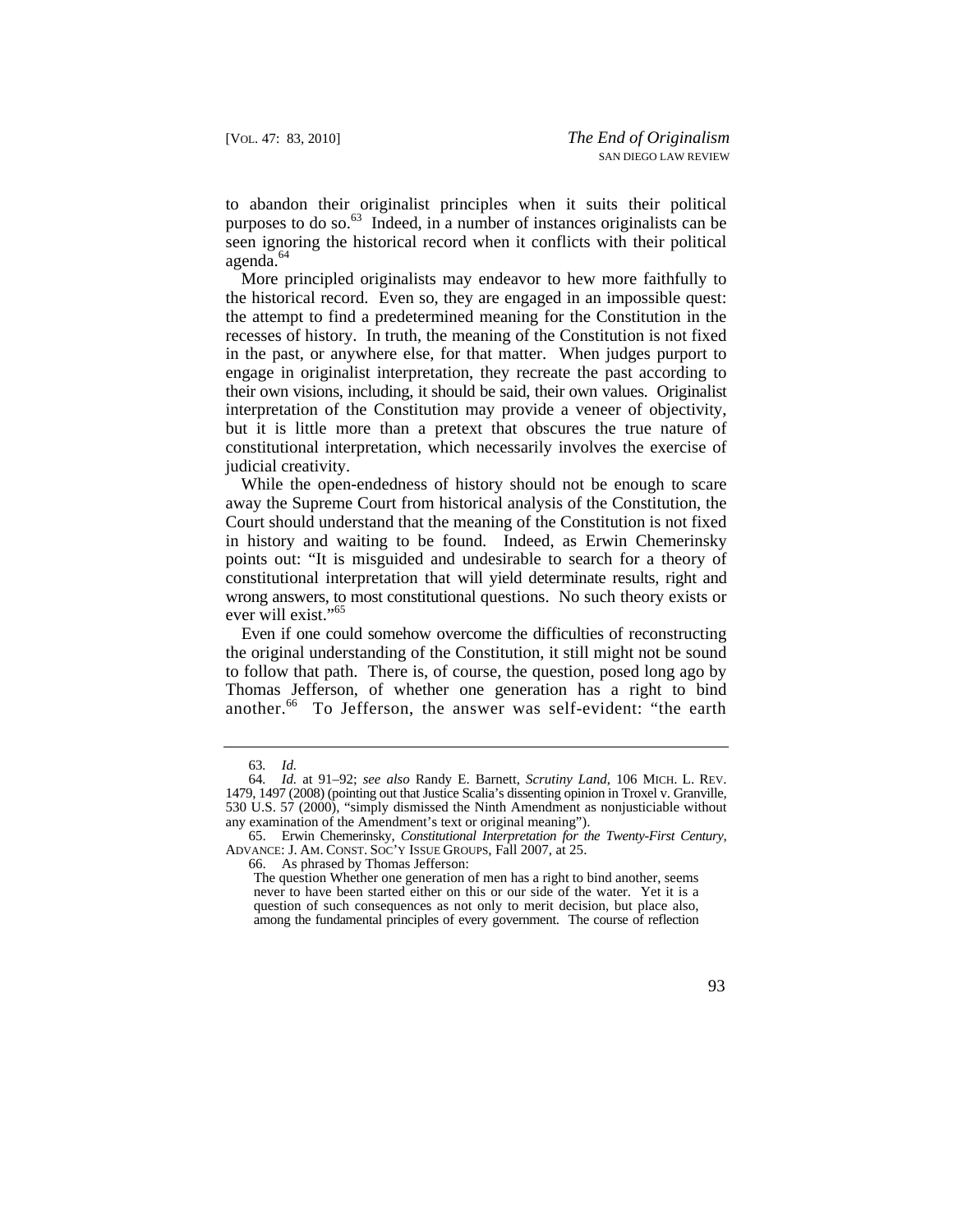belongs . . . to the living . . . [and] the dead have neither powers nor rights over it."67 Perhaps, though, the more telling concern is not so much one of authority—not so much a question of whether the dictates of a past generation should bind the present generation—as it is a concern about transposition, that is, a question of whether past understanding of the Constitution can be meaningfully transposed from one generation to another. Whatever the original meaning of the Constitution may once have been, it was formed in the context of a past reality and in accordance with past attitudes, both of which have changed considerably since the Constitution was drafted. History is inherently evolutionary, and a true historical approach to interpreting the Constitution would not come to an abrupt end with the adoption of the Constitution in 1787. Rather, it would recognize the evolving nature of history as an ongoing source of meaning for the Constitution. It is simplistic and ahistorical to believe that the Constitution can be interpreted simply by reference to the original understanding of the document. To transfer that understanding, fashioned under past conditions and attitudes, to contemporary situations may produce sorry consequences that are contrary to the original understanding of the Constitution. Blindly following the presumed meaning of constitutional provisions formulated in reaction to past conditions and attitudes that have long since changed does not, in the end, achieve the original understanding. Nor is it very likely to be an effective means of dealing with contemporary problems. Adherence to the original understanding of the Constitution reduces the capacity of the document to be used to respond to the needs of modern society. Originalism, or at least the extreme version of originalism, is dysfunctional—an instance of cultural lag whereby the meaning of the Constitution is left dormant while the world around it changes.

Justice Brennan once observed that "the genius of the Constitution rests not in any static meaning it might have had in a world that is dead and gone, but in the adaptability of its great principles to cope with

in which we are immersed here on the elementary principles of society has presented this question to my mind; and that no such obligation can be so transmitted I think very capable of proof.—I set out on this ground which I suppose to be self evident, "*that the earth belongs in usufruct to the living*": that the dead have neither powers nor rights over it.

Letter from Thomas Jefferson to James Madison (Sept. 6, 1789), *in* 15 THE PAPERS OF THOMAS JEFFERSON 392, 392 (Julian P. Boyd ed., 1958) (footnotes omitted).

<sup>67</sup>*. Id.* (emphasis omitted).

<sup>94</sup>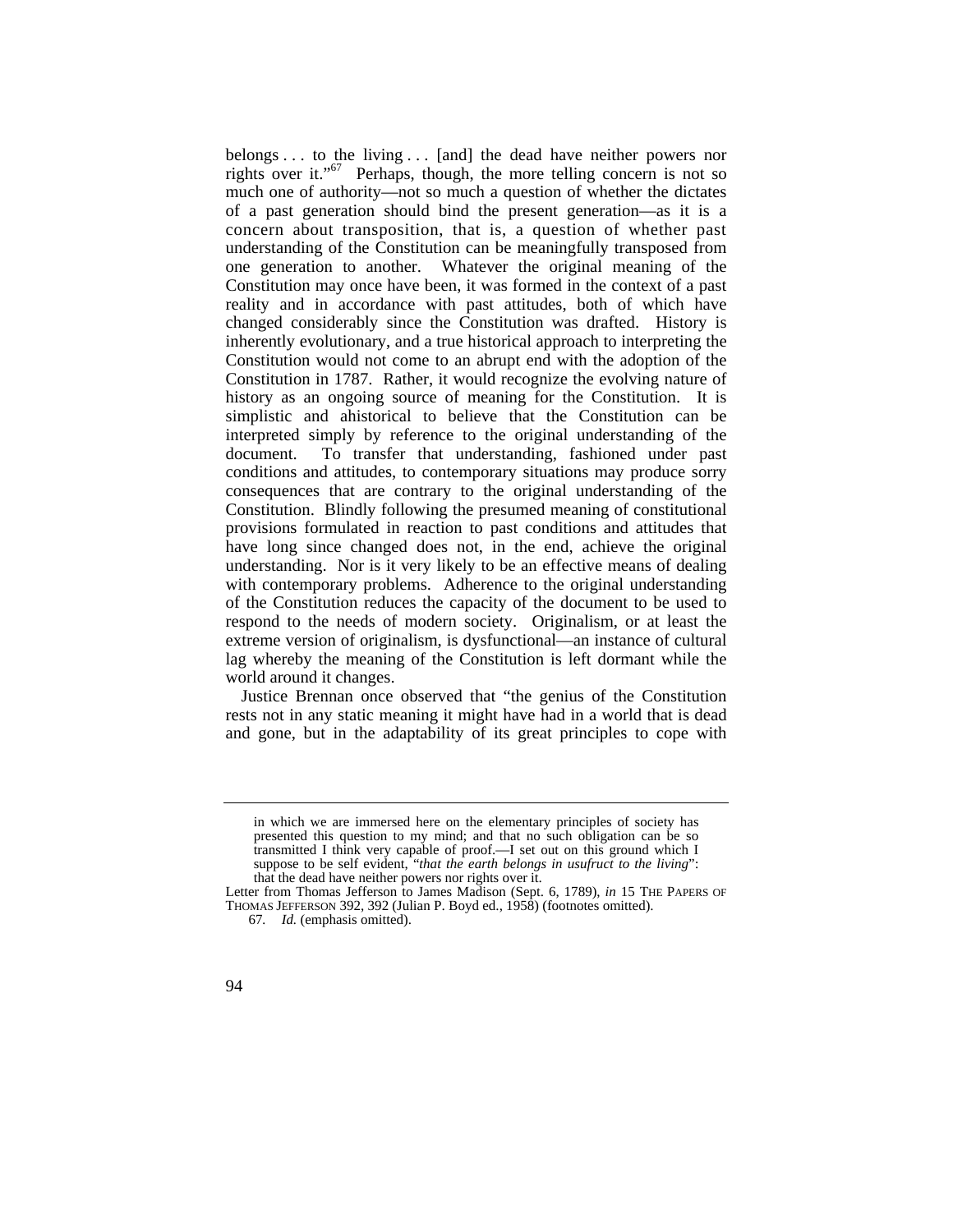current problems and current needs."<sup>68</sup> Therefore, he maintained, whatever the Constitution may have meant in the past should not be the measure of what it means today.<sup>69</sup> As Woodrow Wilson once put it, "[t]he Constitution was not meant to hold the government back to the time of horses and wagons."<sup>70</sup>

Some scholars take this line of reasoning one step further by maintaining that the original understanding is inextricably locked to the past and cannot be transplanted to the [present.](https://present.71)<sup>71</sup> In other words, because the original understanding was formed in reference to a reality and ways of thinking that no longer exist, it cannot sensibly be applied to the present. The original meaning of the Constitution is inextricably bound to the past, and it is senseless to attempt to transpose it to the present or future. What the people of 1787 may have intended for their times is not what they may have intended for ours. Life constantly changes, and the reality and ideas that existed in 1787 are long since gone.

Consider, for instance, the authority granted to Congress by Article I of the Constitution to "regulate Commerce . . . among the several States."<sup>72</sup> Originally this was meant to allow Congress to regulate no more than interstate transactions, leaving it to each state to deal with internal transactions that had no impact beyond its borders.<sup>73</sup> In those days, however, it was much simpler to draw a line between commerce that was interstate and commerce that was internal to a state. There was not much of a national economy, and many transactions were purely intrastate. By the end of the nineteenth century, the situation was radically different<sup>74</sup> and is even more so today with the advent of globalization. Now there is an immense national and international economy that affects every locality. There is a vast network of commerce,

 47 HARV. L. REV. 1335 (1934); Robert L. Stern, *The Commerce Clause and the National Economy, 1933–1946*, 59 HARV. L. REV. 645 (1946). 74*. See* Robert L. Stern, *That Commerce Which Concerns More States than One*,



 *Ratification*, 27 S. TEX. L. REV. 433, 438 (1986). 68. William J. Brennan, Jr., *The Constitution of the United States: Contemporary* 

<sup>69</sup>*. Id.* 

<sup>70.</sup> WOODROW WILSON, CONSTITUTIONAL GOVERNMENT IN THE UNITED STATES 169 (1908), *quoted in* ARTHUR M. SCHLESINGER, JR., THE AGE OF ROOSEVELT: THE POLITICS OF UPHEAVAL 285 (1960).

 *Constitution Interpretation*, 31 U. CHI. L. REV. 502, 511–23 (1964). 71. *See, e.g.*, John G. Wofford, *The Blinding Light: The Uses of History in* 

 72. U.S. CONST. art. I, § 8, cl. 3.

<sup>73.</sup> Gibbons v. Ogden, 22 U.S. (9 Wheat.) 1, 194 (1824).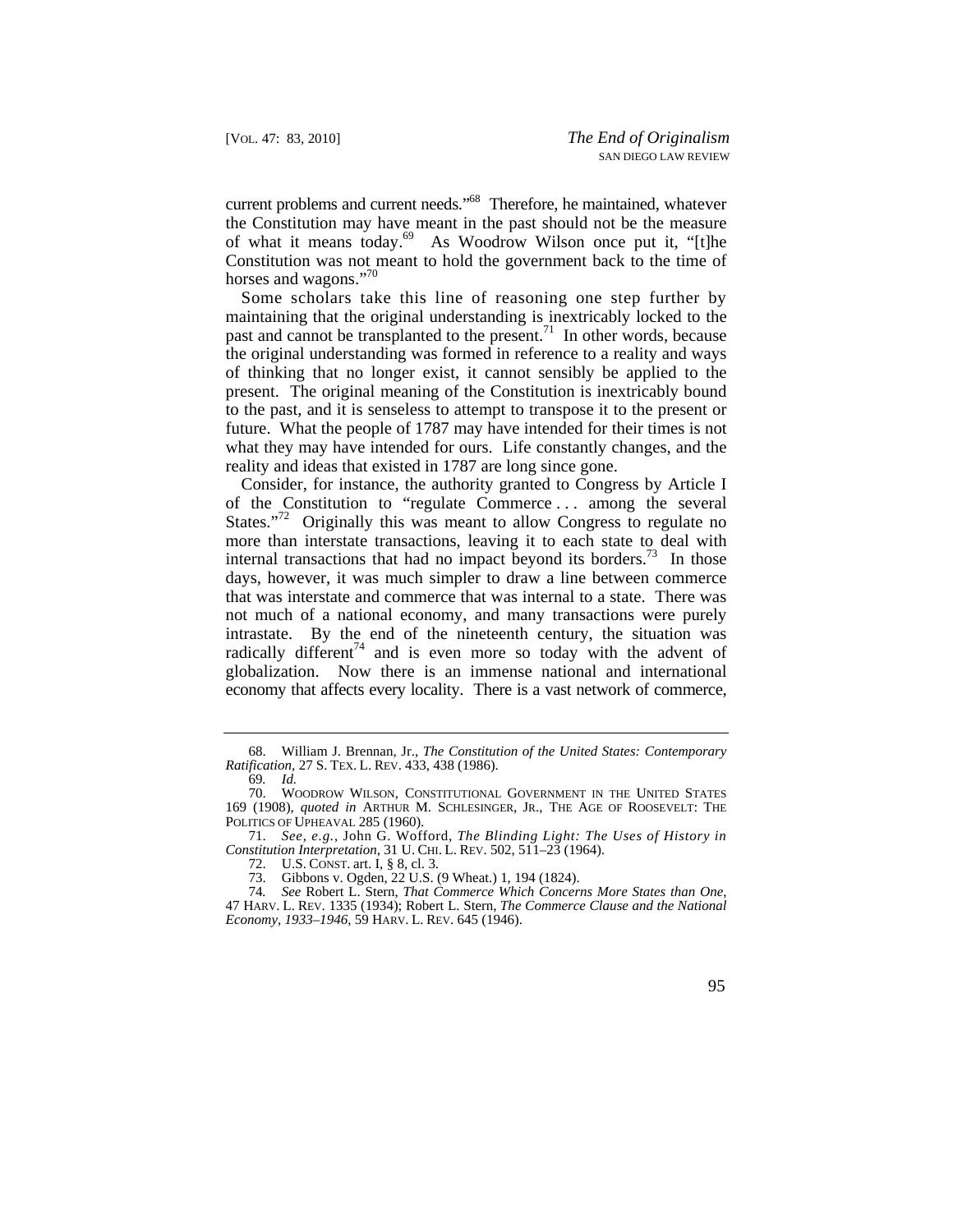connecting its various elements to one another. Even transactions that occur entirely within one state's borders have repercussions in other states, not to mention other nations. These prodigious changes in our economy render the original understanding of the Commerce Clause all but irrelevant. The original understanding of "Commerce among the several States" was formulated when economic conditions were drastically different and makes little, if any, sense in reference to the contemporary era of a global economy.

Despite the vast changes that have transformed the nation's economy, Justice Thomas has suggested that the Supreme Court should abandon much of the existing constitutional doctrine concerning the Commerce Clause that has developed since the 1930s and in its place return to doctrine more consistent with the original understanding of the Commerce [Clause.](https://Clause.75)<sup>75</sup> This suggestion would render the Commerce Clause desultory, an eighteenth-century proviso adrift in a twenty-first-century world.

*Brown v. Board of Education*, the landmark decision in 1954 ruling that racial segregation in public schools violated the Fourteenth Amendment, offers another telling example of why, as the world around us changes, original meaning of a constitutional provision cannot be transplanted from one time to another.<sup>76</sup> As the Supreme Court explained in *Brown*, at the time the Fourteenth Amendment was adopted, public education was in a nascent [stage.](https://stage.77)<sup>77</sup> In the South, there were relatively few public schools, and what schooling was available, for white students only, was conducted by private [groups.](https://groups.78)<sup>78</sup> In some Southern States, education of African-Americans was prohibited by law, and throughout the South, few African-Americans received any education whatsoever.<sup>79</sup> In the North, while public schools were more prevalent, they were a far cry from what they would later become.<sup>80</sup> The curriculum was rudimentary, ungraded schools were common in rural areas, the school term was three months a year in many states, and "compulsory school attendance was virtually unknown."81

By 1954, of course, the situation was very different. As the Court pointed out in *Brown*, by the mid-twentieth century, education was

96

<sup>75</sup>*. See* United States v. Morrison, 529 U.S. 598, 627 (2000) (Thomas, J., concurring); United States v. Lopez, 514 U.S. 549, 584–85, 601–02 (1995) (Thomas, J., concurring).

<sup>76.</sup> Brown v. Bd. of Educ., 347 U.S. 483 (1954).

*Id.* at 489-90.

<sup>78</sup>*. Id.* 

<sup>79</sup>*. Id.* at 490.

<sup>80</sup>*. Id.* 

<sup>81</sup>*. Id.*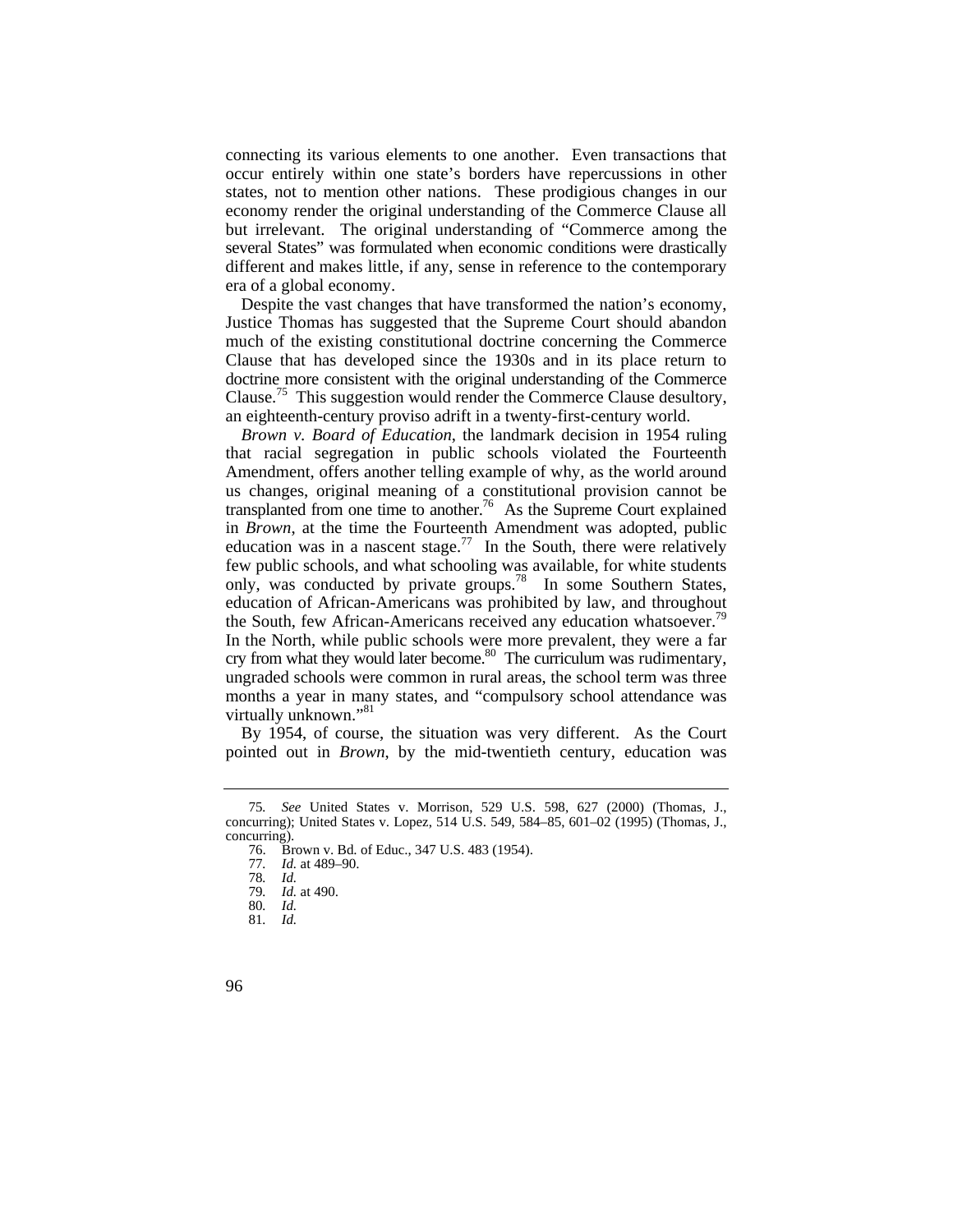perhaps the most important function of state and local governments.<sup>82</sup> That compulsory school attendance laws had been adopted throughout the nation and vast sums of public money allocated to public schools demonstrated the nation's commitment to the importance of education in a democratic society.<sup>83</sup> Education was recognized as the "foundation of good citizenship," essential to the performance of basic public responsibilities. $84$  Moreover, education was vital to foster socialization, to convey cultural values, and to prepare for later professional training.<sup>85</sup> A high school diploma, not to mention a college degree, was a requisite of entry to the job market, and more education led to higher paying, more fulfilling employment. In sum, it was doubtful that any child could be expected to succeed in life if he or she was denied the opportunity of an education.<sup>86</sup>

Given these momentous changes concerning education, the original meaning of the Fourteenth Amendment simply did not speak to the constitutional issue presented to the Court in *Brown* in 1954. As the Court itself said: "[W]e cannot turn the clock back to 1868 when the Amendment was adopted, or even to 1896 when *Plessy v. Ferguson* was written. We must consider public education in the light of its full development and its present place in American life throughout the Nation."<sup>87</sup>

*Brown* vividly illustrates that history cannot always resolve the problems of today, and in fact, too literal a quest for past intentions may be counterproductive.<sup>88</sup> Whatever meaning the Constitution originally possessed is rooted in the past and cannot be readily transplanted to the present. Extreme originalism ignores that times change and that the validity of past beliefs may diminish. At its worst, originalism renders the Constitution "a stagnant, archaic, hidebound document steeped in the prejudices and superstitions of a time long past."89 Even in less dire

<sup>89</sup>*. See* Michael H. v. Gerald D., 491 U.S. 110, 141 (1989) (Brennan, J., dissenting).



<sup>82</sup>*. Id.* at 493.

<sup>83</sup>*. Id.* 

<sup>84</sup>*. Id.* 

<sup>85</sup>*. Id.* 

<sup>86</sup>*. Id.* 

<sup>87</sup>*. Id.* at 492–93.

<sup>88</sup>*. See* Abington Sch. Dist. v. Schempp, 374 U.S. 203, 237 (1963) (Brennan, J., concurring).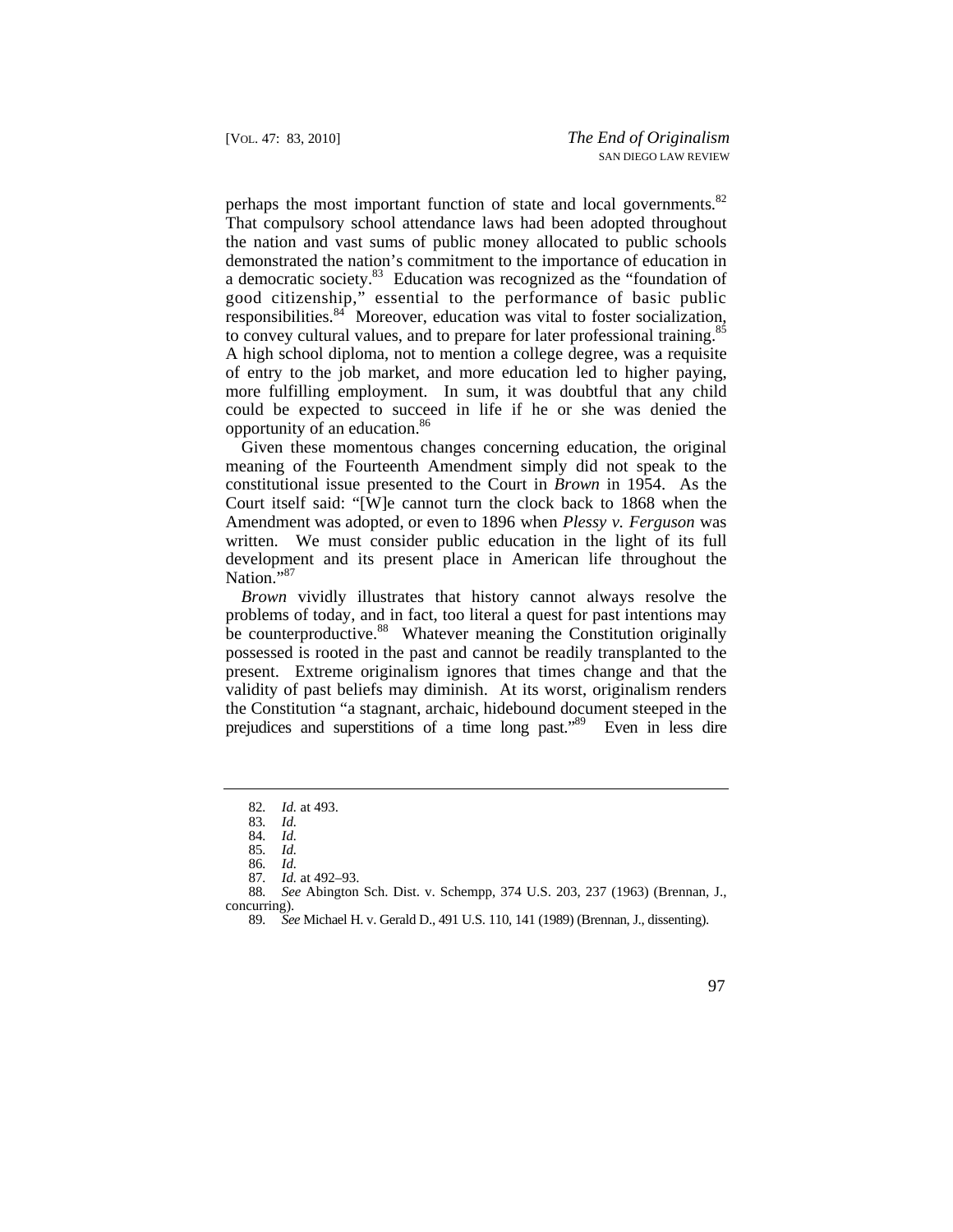renditions, originalism leaves the Constitution a passive thing, unresponsive to the reality in which it exists.

 We should attempt to comprehend past constitutional history, insofar as we That is not to say that the past should be ignored; certainly there are valuable lessons to be learned from history. It is to say, however, that the original understanding of the Constitution should not be accepted as an infallible source that dictates the present-day meaning of the document. can, but should not allow it to rule us. As Chief Justice Warren said on the occasion of his retirement from the Supreme Court: "We, of course, venerate the past, but our focus is on the problems of the day and the future as far as we can foresee it."<sup>90</sup>

The Framers themselves seemed to be aware that they could not predict the future and therefore took the sensible course of formulating the Constitution in a way that would allow it to be adapted to changing conditions as time [passed.](https://passed.91)<sup>91</sup> Unfortunately, those who rigidly cling to the myopic myth of originalism often ignore the sensibility of that course of action.

### II. ORIGINALISM *IN EXTREMIS*: *DISTRICT OF COLUMBIA V. HELLER*

In 2008, the Supreme Court decided *District of Columbia v. Heller*, marking the first time that a majority of the Court—albeit a slim 5–4 majority—signed onto an opinion so decidedly originalist in its [approach.](https://approach.92)92 The opinion in *Heller*, written by Justice Scalia, may be considered the triumph of originalism but in time may prove to be its downfall, revealing, as it does, the deep fault lines that run through originalist theory.

In *Heller*, the Supreme Court ruled that the Second Amendment of the Constitution protects an individual right to possess a firearm unconnected with service in a militia and to use that firearm for traditionally lawful purposes, such as self-defense within the home. Accordingly, the Court went on to strike down a D.C. law that banned the possession of [handguns.](https://handguns.93) $93$  Justice Scalia's opinion for the majority in *Heller* adheres faithfully to his rigid originalist philosophy. Much of

<sup>93.</sup> The law also required that lawfully owned firearms be kept "unloaded and dissembled or bound by a trigger lock . . . unless they [were] located in a placed of business or [were] being used for lawful recreational activities." District of Columbia v. Heller, 128 S. Ct. 2783, 2788 (2008) (internal quotation marks omitted).



<sup>90.</sup> Mr. Chief Justice Earl Warren, Retirement Address (June 23, 1969), *in* 395 U.S. VII, X (1969).

<sup>91</sup>*. See* Powell, *supra* note 49; Sherry, *supra* note 49.

<sup>92</sup>*. See* Sunstein, *supra* note 44, at 249.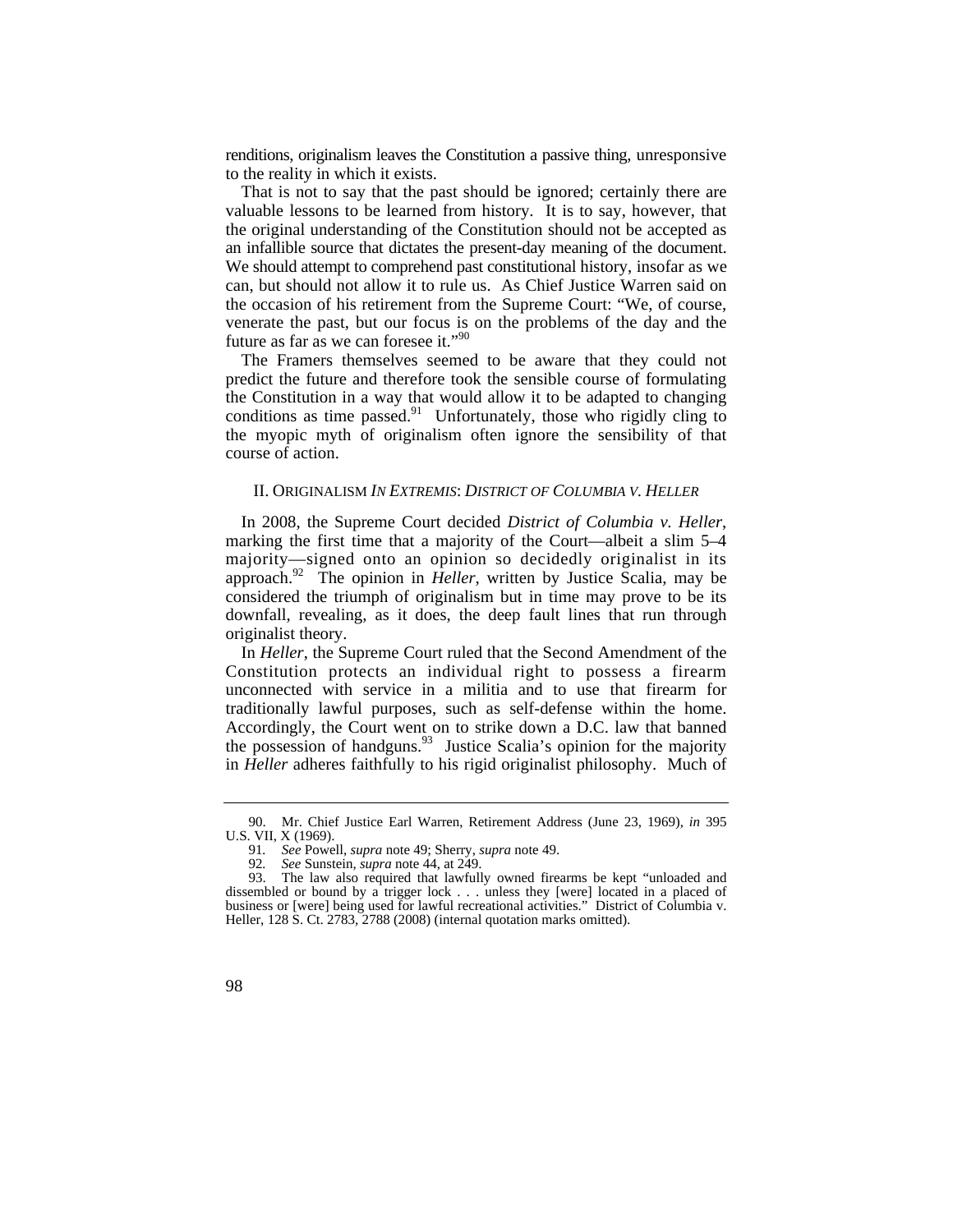the opinion is devoted to an historical exposition of the Second Amendment, which was enacted in 1791, to show that it originally secured an individual right to possess firearms unconnected with service in a militia and that it proscribed laws that prohibit the possession of firearms commonly used for lawful purposes. The opinion surveys seventeenth-century English history, eighteenth-century American dictionaries, *Blackstone's Commentaries*, the *Journals of the Continental Congress*, *The Federalist Papers*, *The Anti-Federalist Papers*, early American political essays and treatises, state constitutional enactments adopted both before and shortly after the Second Amendment, and other sources from around the time of the American Revolution. $94$  The opinion is thoroughly originalist; it looks exclusively to the original understanding of the Second Amendment and allows for no evolution of the Amendment's meaning. Changed circumstances have absolutely no bearing on Justice Scalia's analysis of the Second Amendment, and practical considerations are dismissed out of hand. All that matters to Justice Scalia is the original meaning of the Second Amendment at the time it was adopted in 1791.

empirical evidence that showed the need to regulate handgun violence.<sup>98</sup> After surveying the historical materials, Justice Scalia concluded that while the purpose of "codifying" the right to bear arms as a constitutional provision was to ensure the preservation of a wellregulated militia, this did not suggest that preserving the militia was the only reason for which Americans valued the right to bear arms; "most undoubtedly thought it even more important for self-defense and hunting."<sup>95</sup> As Justice Scalia read history, it was individual self-defense that was the "*central component*" of the Second Amendment right to bear arms.<sup>96</sup> Although admitting that the right to bear arms was not unlimited, Justice Scalia again turned to history, at this point to determine the permissible limits that may be placed on the right to bear  $\text{arms.}^{97}$  He explicitly rejected use of a test that would balance the competing interests in the case and flatly refused to consider any

<sup>94</sup>*. Id.* at 2790–808.

<sup>95</sup>*. Id.* at 2801.

 elements together, we find that they guarantee the individual right to possess and carry 96*. Id.* (emphasis in original); *see also id.* at 2797 ("Putting all of these textual weapons in case of confrontation.").

<sup>97</sup>*. Id.* at 2816–17.

<sup>98</sup>*. Id.* at 2821.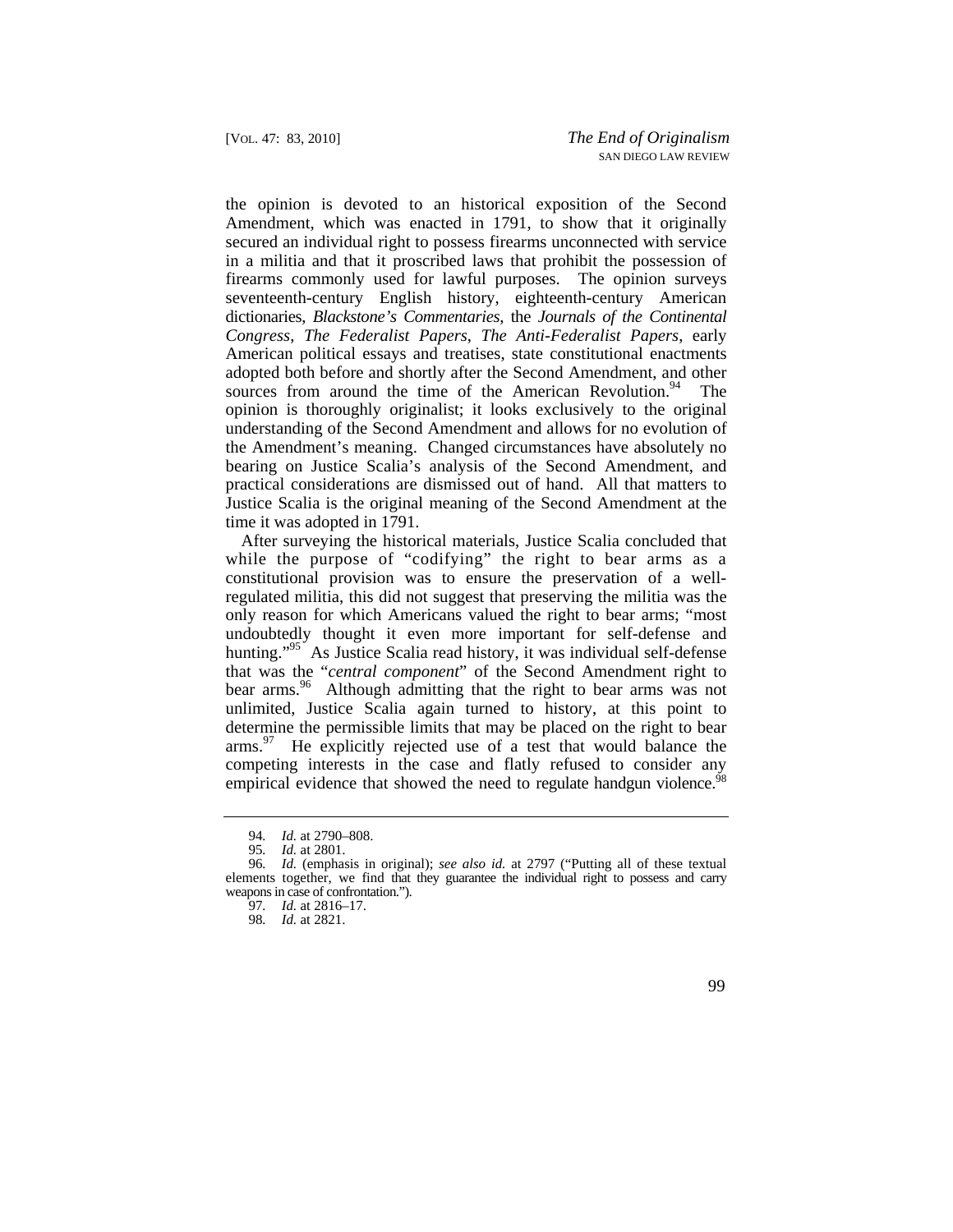table."<sup>100</sup> He allowed that an originalist view of the Second Amendment The Second Amendment, Scalia proclaimed, "elevates above all other interests the right of law-abiding, responsible citizens to use arms in defense of hearth and home."99 That relevant circumstances concerning the Second Amendment may have changed over the years was of no moment to Scalia. He acknowledged the problem of handgun violence in the nation but deemed it irrelevant because "the enshrinement of constitutional rights necessarily takes certain policy choices off the may be outmoded in present-day society where a standing army is well supplied with arms, where well-trained police forces provide personal security, and where gun violence is an extremely serious problem, but dismissed those considerations because "it is not the role of [the Supreme] Court to pronounce the Second Amendment extinct."<sup>101</sup>

It is interesting to compare Justice Scalia's opinion in *Heller* to the dissenting opinion that Justice Stevens entered. Like Justice Scalia, Justice Stevens engaged in an extensive examination of the historical record concerning the Second Amendment. He surveyed the debates at the Constitutional Convention, proposals from a number of state ratifying conventions, the English Bill of Rights, *Blackstone's Commentaries*, post-enactment commentary, nineteenth-century case law, and more. After assessing this material, Justice Stevens concluded, in contradistinction to Justice Scalia, that the Second Amendment protects the individual right to bear arms only in connection with military service and does not limit the authority of the government to regulate the nonmilitary use or possession of firearms. As Justice Stevens saw it, the preamble to the Second Amendment clearly states that the purpose of the Amendment is to protect the right of the people of each of the several states to maintain a well-regulated militia. Moreover, Stevens believes that the historical record emphatically confirms that "the Framers' single-minded focus in crafting the constitutional guarantee 'to keep and bear arms' was on military uses of firearms, which they viewed in the context of service in state militias."<sup>102</sup>

 than its *end*. 103 In Justice Breyer's view, the constitutional issues raised Justice Breyer entered a separate dissenting opinion asserting that whatever the original meaning of the Second Amendment may have been, it should mark the *beginning* of the constitutional inquiry, rather

<sup>99</sup>*. Id.* 

*Id.* at 2822.

<sup>101</sup>*. Id.* 

<sup>102</sup>*. Id.* at 2826 (Stevens, J., dissenting).

<sup>103</sup>*. Id.* at 2850 (Breyer, J., dissenting).

<sup>100</sup>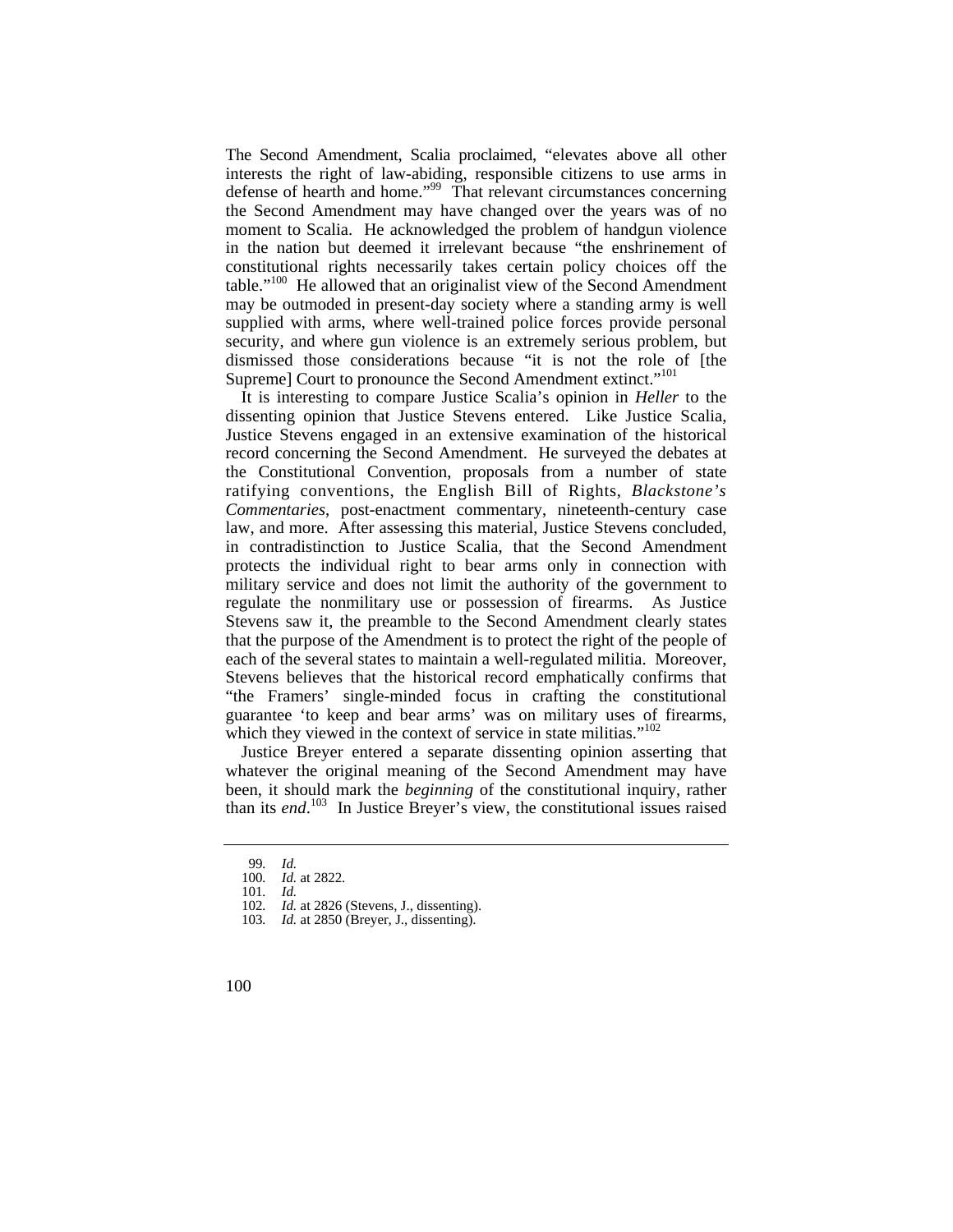by the case could only be resolved by focusing upon practicalities—the purpose of the D.C. law in question, the problems that called it into being, and its relationship to its objectives.<sup>104</sup> Applying a balancing test that took into account extensive empirical evidence showing the magnitude of gun-related crime and violence, Justice Breyer concluded that the D.C. law, directed to the presence of handguns in high crime urban areas, was a constitutionally permissible legislative response to a serious, indeed life-threatening, problem.<sup>105</sup>

 conclusions as to what the Amendment means. As we have seen, the It should come as no surprise that both Justice Scalia and Stevens can undertake what appears to be a scholarly exegesis of the original understanding of the Second Amendment yet come to opposite meaning of the Constitution does not reside in history, and when judges engage in originalist interpretation, they recreate the past according to their own visions, including, of course, their own values. While both the Scalia and Stevens opinions in *Heller* are replete with historical detail, neither exhibits "the subtlety, nuance, acknowledgement of counterarguments, and (above all) immersion in Founding-era debates" that is essential to good historical research.<sup>106</sup> To the contrary, both opinions traffic in "the worst kind of 'law-office history,' in which each side engages in shamelessly (and shamefully) selective readings of the historical record in order to support what one strongly suspects are predetermined positions."107 For all his professed love of history, Justice Scalia seems to be unaware of the complexities of historical research, and both he and Justice Stevens seem to be ignorant of the principle, "second nature to professional historians, that the historical record is complicated and, indeed, often contradictory."108 In their zeal to persuade, "both Justice Scalia and Justice Stevens assert—laughably to a real historian—that the Second Amendment had only one meaning at the framing, and that that meaning was for all practical purposes universally shared."<sup>109</sup> Good historians know that matters are much more complex

<sup>109.</sup> Posting of Mark Tushnet to Balkin.blogspot, [http://balkin.blogspot.com/2008/06/](http://balkin.blogspot.com/2008/06) more-on-heller.html (June 27, 2008).



<sup>104</sup>*. Id.* 

*Id.* at 2854–66.

<sup>106.</sup> Sunstein, *supra* note 44, at 257.<br>107. Posting of Sandy Levinson to Ba

<sup>107.</sup> Posting of Sandy Levinson to Balkin.blogspot, [http://balkin.blogspot.com/2008/06/](http://balkin.blogspot.com/2008/06) some-preliminary-reflections-on-heller.html (June 26, 2008).

<sup>108</sup>*. Id.*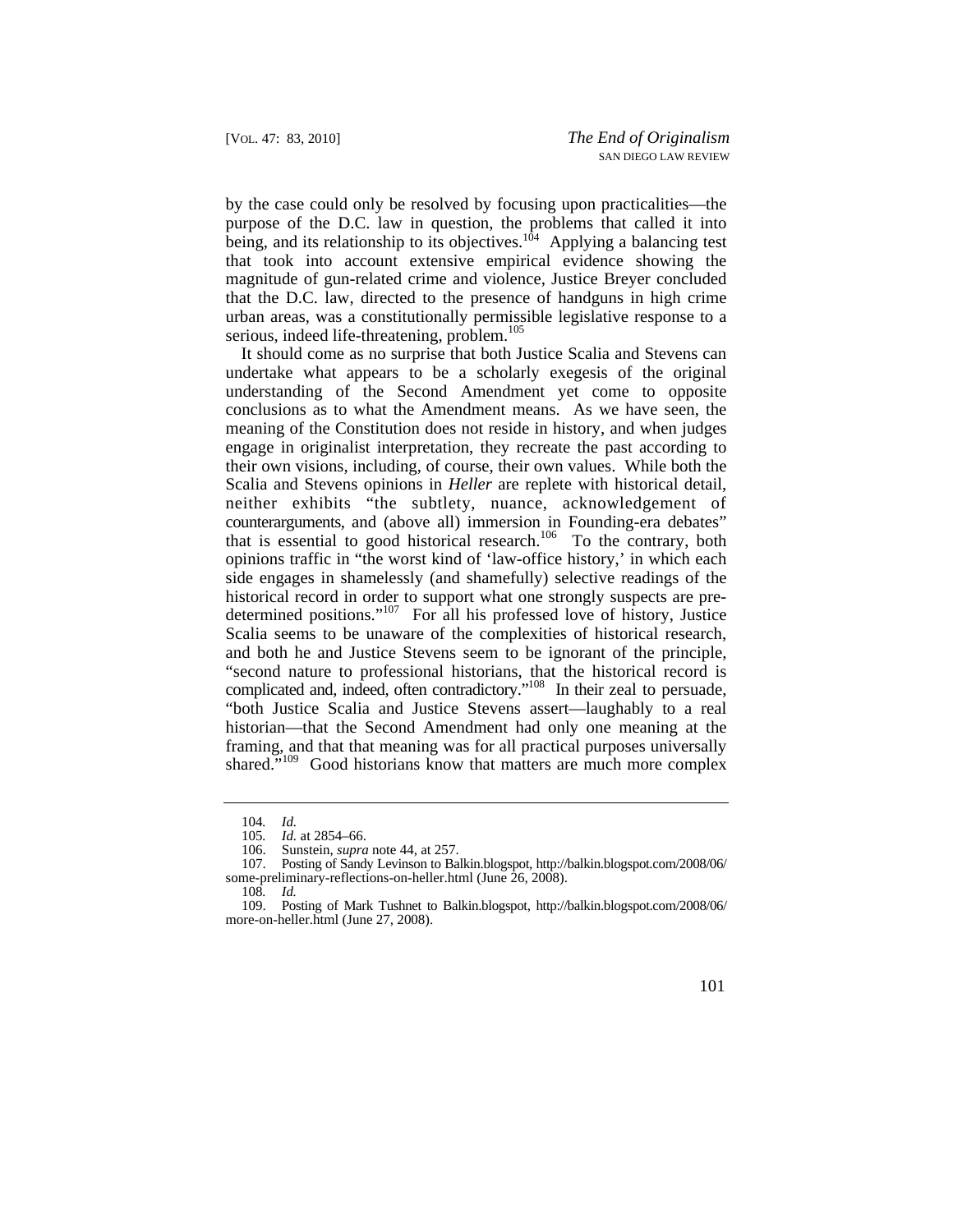than this, and that the Second Amendment did not have a single meaning universally shared throughout the nation when it was enacted in 1791.<sup>110</sup>

antiquated constitutional provisions than the Second Amendment."<sup>111</sup> Good historians also know that history is inherently evolutionary and the world around us changes. Whatever may have been the original understanding of the Second Amendment, that understanding was formulated over 200 years ago in a very different world where gun violence was not nearly as prevalent as it is today and where police forces provided minimal protection against crime and violence. As Judge Richard Posner recently pointed out, "[t]here are few more Yet Justice Scalia is willing to cling to what he believes to be the original meaning of this antiquated provision, brushing aside the serious problem of gun-related crime in present-day society.

That relevant circumstances concerning the Second Amendment may have changed over the years is of no moment to Scalia. He acknowledges the problem of handgun violence in the nation but deems it irrelevant because "the enshrinement of constitutional rights necessarily takes certain policy choices off the table."<sup>112</sup> He allows that an originalist view of the Second Amendment may be outmoded in present-day society where a standing army is well supplied with arms, where well-trained police forces provide personal security, and where gun violence is an extremely serious problem, but dismisses those considerations because "it is not the role of [the] Court to pronounce the Second Amendment extinct."<sup>113</sup> All of this, of course, begs the question by assuming that the Second Amendment must be interpreted according to its original meaning. As Justice Stevens points out in his dissenting opinion, the constitutional right that the Court announced in its opinion "was not 'enshrined' in the Second Amendment by the Framers"; rather, it was set forth by the Court itself in a groundbreaking decision investing the Second Amendment with meaning that was not previously realized.<sup>114</sup>

 particularly troubling to Justice Breyer. In his dissenting opinion, Justice Scalia's refusal in *Heller* to consider present-day concerns was Justice Breyer pointed out that Justice Scalia's originalist approach ignores an important question:

<sup>110</sup>*. Id.* 

<sup>111.</sup> Richard A. Posner, *In Defense of Looseness*, THE NEW REPUBLIC, Aug. 27, 2008, [http://www.tnr.com/article/books/defense-looseness#](http://www.tnr.com/article/books/defense-looseness).

<sup>112.</sup> District of Columbia v. Heller, 128 S. Ct. 2783, 2822 (2008).

<sup>113</sup>*. Id.* 

<sup>114</sup>*. Id.* at 2846 (Stevens, J., dissenting).

<sup>102</sup>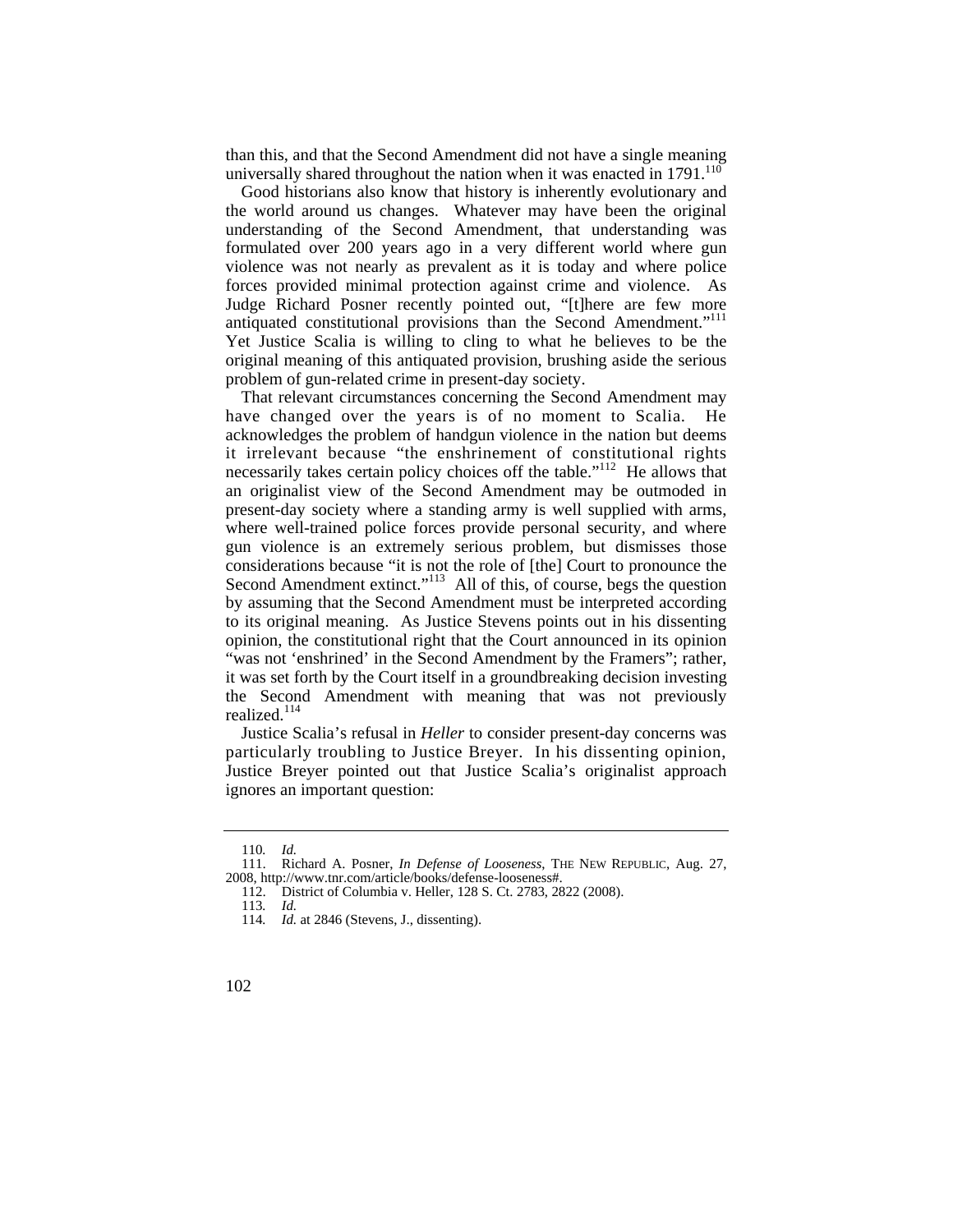the Amendment to offer a degree of self-defense protection. Does that mean swimming pools, parks, and playgrounds? That they would not have cared table? That they . . . would have lacked concern for the risk of accidental deaths or Given the purposes for which the Framers enacted the Second Amendment, how should it be applied to modern-day circumstances that they could not have anticipated? Assume, for argument's sake, that the Framers did intend that the Framers also intended to guarantee a right to possess a loaded gun near about the children who might pick up a loaded gun on their parents' bedside suicides that readily accessible loaded handguns in urban areas might bring?<sup>11</sup>

 These questions cannot be answered, Justice Breyer pointedly noted, simply by "combining inconclusive historical research with judicial *ipse* dixit."<sup>116</sup> Indeed, whatever may be revealed by historical research Indeed, whatever may be revealed by historical research concerning the Second Amendment cannot answer the questions of today about how the Amendment should be interpreted and applied in light of current reality.

After concluding that the Second Amendment does protect an individual right to possess firearms unconnected with service in a militia, Justice Scalia allowed that the right secured by the Second Amendment, like most rights, was not unlimited.<sup>117</sup> From Blackstone through nineteenth-century cases, he noted, both courts and commentators explained that the right was "not a right to keep and carry any weapon whatsoever in any manner whatsoever and for whatever purpose."<sup>118</sup> To determine what limits may be placed on the right to bear arms, Justice Scalia again turned to history, noting with approval that the Court had previously ruled in *United States v. Miller* that the Second Amendment protected possession of the sort of weapons that were "in common use at the time."<sup>119</sup> That limitation, Justice Scalia declared, "is fairly supported by the historical tradition of prohibiting the carrying of 'dangerous and unusual weapons.'"<sup>120</sup> Thus, the Scalia opinion recognizes a qualification to the right to keep and carry arms, which limits the right to the possession of commonly used weapons that are not especially dangerous or unusual.

Justice Scalia's reasoning in this instance is reminiscent of the reasoning in *Lochner v. New York*, which took a similar formalistic



<sup>115</sup>*. Id.* at 2870 (Breyer, J., dissenting).

<sup>116</sup>*. Id.* 

<sup>117</sup>*. Id.* at 2816 (majority opinion).

<sup>118</sup>*. Id.* 

<sup>119</sup>*. Id.* at 2817 (quoting United States v. Miller, 307 U.S. 174, 179 (1939)).

<sup>120</sup>*. Id.* (citations omitted).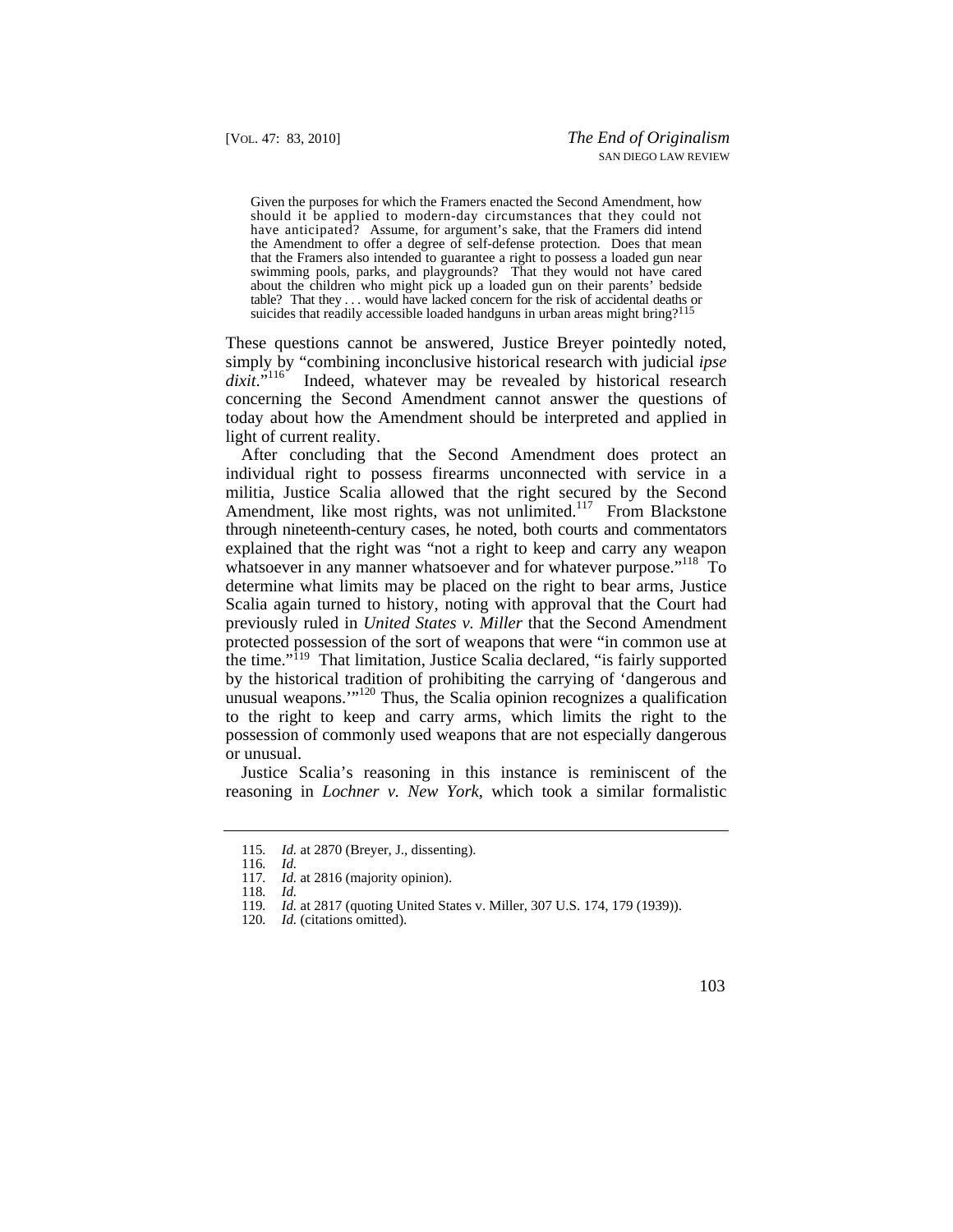trade of a baker has never been viewed as an unhealthy one.<sup>122</sup> In both approach based on what the Court believed to be common knowledge in order to limit the authority of a state to regulate working conditions.<sup>121</sup> In *Lochner*, the Court struck down a New York law setting maximum hours of work for bakers on the ground that it violated the constitutional right to liberty of contract protected by the Due Process Clause of the Fourteenth Amendment. In rejecting the State's assertion that the law was a permissible health measure designed to protect the well-being of bakers, the Court declared that it was commonly understood that the *Lochner* and *Heller*, the Court erects categories to delineate the scope of a constitutional right and the authority of the state to enact laws that limit the right. In *Lochner* the category was based on common understanding, while in *Heller* it is based on common usage. In either case, the Court sets forth formal categories that function to define the meaning of the Constitution.

The problem in *Lochner* was that in relying on its view of common knowledge, the Court ignored the reality of the situation. Whatever might have been the common understanding of the nature of the baking trade, empirical evidence had been presented to the Court, and cited in Justice Harlan's dissenting opinion,123 showing that the occupation of baking did in fact pose significant health risks. In other words, the Court in *Lochner* ignored that there was a compelling reason to support the New York maximum hour law.

 adopted, ignores the reality of the present situation. Whatever may have Along the same lines, the problem in *Heller* is that the Court, in relying on common practice at the time the Second Amendment was been the common practice concerning firearms in the eighteenth century, empirical evidence demonstrates a present-day need for gun control measures, such as the one adopted by the District of Columbia. In other words, the Court in *Heller* ignores that there is a compelling state interest to support the D.C. law banning handguns.

In fact, Justice Scalia's opinion acknowledges the serious problem of handgun violence in the nation but asserts that the Second Amendment "necessarily takes certain policy choices off the table," thus precluding laws that prohibit possession of handguns that may be used for selfdefense in the home.<sup>124</sup> As Justice Scalia sees it, the Second Amendment precludes balancing because it "elevates above all other interests the

<sup>121. 198</sup> U.S. 45 (1905).

<sup>122</sup>*. Id.* at 59.

*Id.* at 69–72 (Harlan, J., dissenting).

<sup>124</sup>*. Heller*, 128 S. Ct. at 2822.

<sup>104</sup>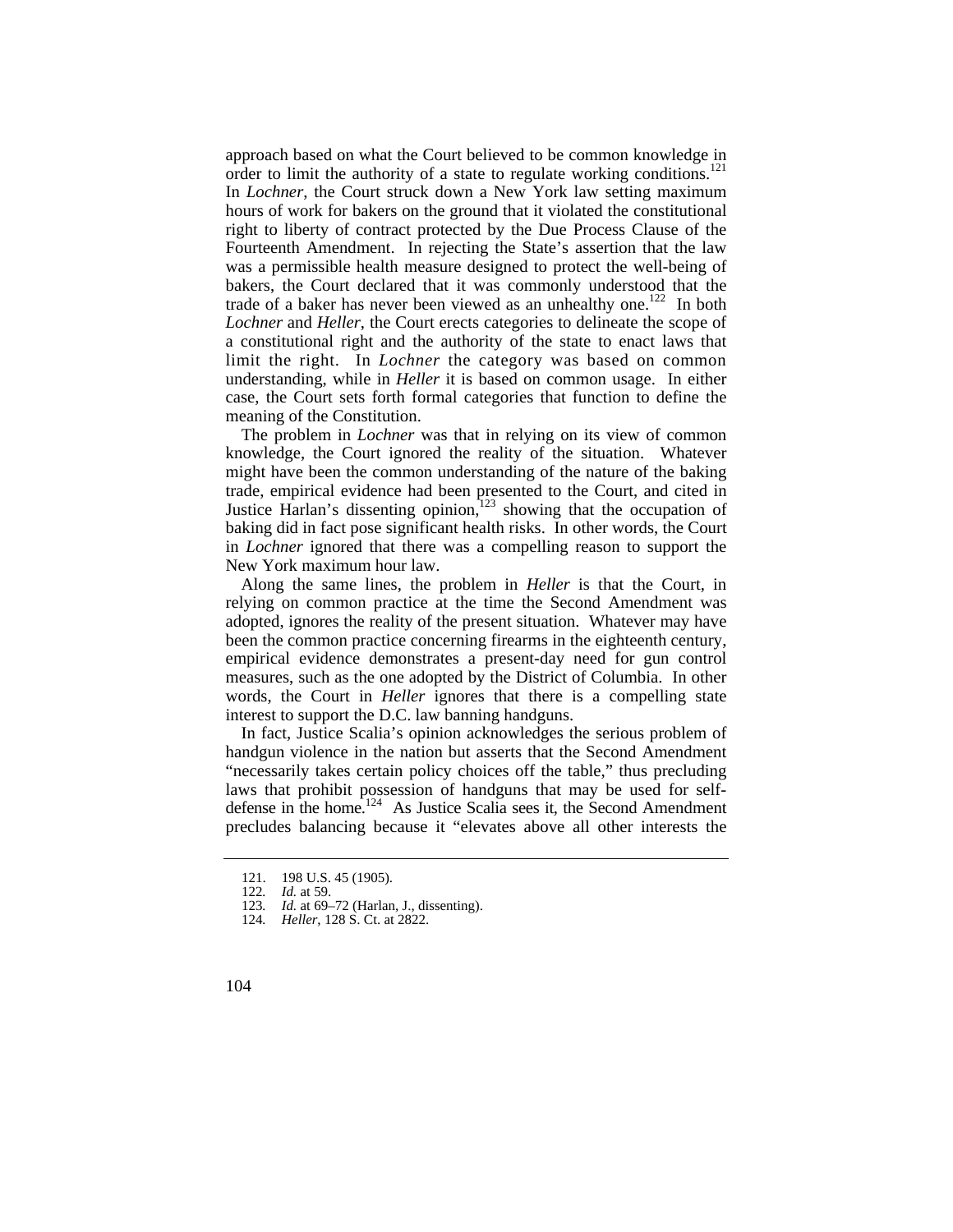right of law-abiding, responsible citizens to use arms in defense of hearth and home." $125$  Hence, the opinion flatly refuses to take a balancing approach to determine the permissible limitations that may be placed on the right to bear arms.<sup>126</sup> Justice Scalia explicitly rejects the possibility of balancing and is sharply critical of its use.

legislatures or (yes) even future judges think that scope too broad."<sup>128</sup> Regarding balancing, Justice Scalia states that he "know[s] of no other enumerated constitutional right whose core protection has been subjected to a freestanding 'interest-balancing' approach."<sup>127</sup> He insists that "[c]onstitutional rights are enshrined with the scope they were understood to have when the people adopted them, whether or not future Hence, the Court "would not apply an 'interest-balancing' approach to the prohibition of a peaceful neo-Nazi march through Skokie." $129$ 

 balancing to define the scope of an enumerated constitutional right. This simply is incorrect. Throughout its history, the Supreme Court has continuously shaped and reshaped the scope of constitutional rights, including enumerated constitutional rights, and for many years has done so primarily through a process of balancing interests.<sup>130</sup> Notwithstanding Justice Scalia's assertion to the contrary, the free speech provision of the First Amendment stands as a prominent example of the Court's use of Balancing became an important part of First Amendment jurisprudence at a relatively early date. Justice Holmes's clear and present danger test, first enunciated during World War I, is a form of balancing that weighs the need to restrict speech.<sup>131</sup> Later, the Court adopted a refined version of the clear and present danger test as part of the balancing calculus to determine when it is constitutionally permissible to regulate speech that may incite unlawful conduct.<sup>132</sup> In 1939, in striking down an ordinance that prohibited the distribution of leaflets on the ground that it violated the First Amendment, the Court explained that "the delicate and difficult task falls upon the courts to weigh the circumstances and to appraise the



<sup>125</sup>*. Id.* at 2821.

<sup>126</sup>*. Id.* at 2821–22.

<sup>127</sup>*. Id.* at 2821.

<sup>128</sup>*. Id.* 

<sup>129</sup>*. Id.* 

<sup>130</sup>*. See* SHAMAN, *supra* note 23, at 1–26.

<sup>131.</sup> The clear and present danger test was first used in *Schenck v. United States*,

<sup>249</sup> U.S. 47, 52 (1919).

<sup>132.</sup> Brandenburg v. Ohio, 395 U.S. 444, 449 (1969).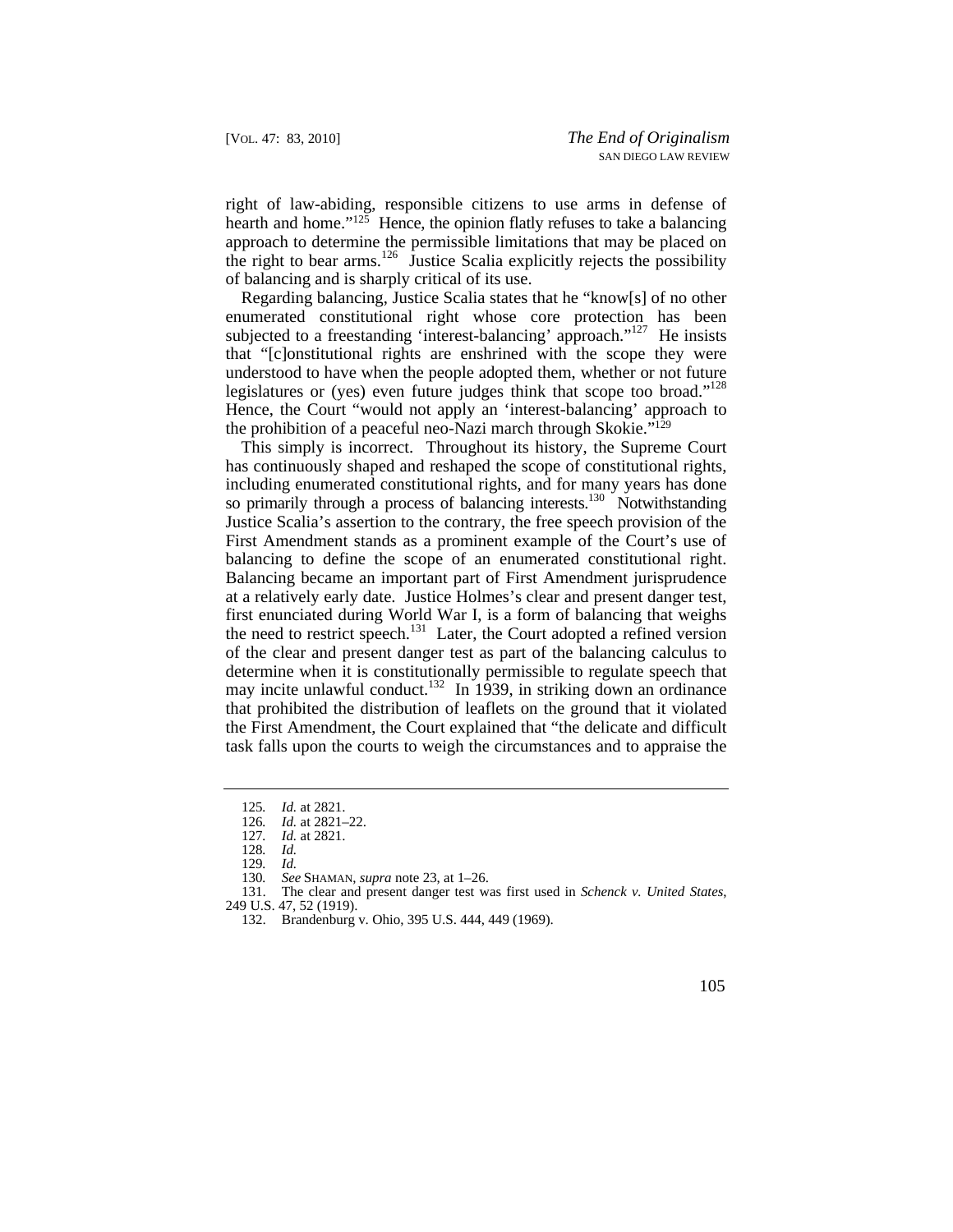balancing, many of them do, and balancing plays a significant role in a great many First Amendment cases. substantiality of the reasons advanced in support of the regulation."<sup>133</sup> As a general matter, content-based regulations of speech are subject to a strict scrutiny balancing test that asks whether they are narrowly tailored to achieve a compelling state interest. Content-neutral regulations of speech are subject to an intermediate scrutiny balancing test that asks whether they are appropriately related to an important governmental interest. Although some First Amendment rules do not involve

His opinion in *Heller* does not represent Justice Scalia's first attack on the balancing process. In a concurring opinion in *Bendix Autolite Corp. v. Midwesco Enterprises* decided in 1988, he argued that balancing should not be used to decide dormant Commerce Clause cases because "the scale analogy is not really appropriate, since the interests on both sides are incommensurate. It is more like judging whether a particular line is longer than a particular rock is heavy."134

This is clever, but disingenuous. It misconceives the nature of balancing by casting it as a quantitative measure rather than a qualitative one. The balance or scale certainly is an appropriate analogy—or more precisely, an appropriate metaphor—that refers to the comparative assessment of individual and governmental interests. Justice Scalia should be well aware that the term "balancing" is not to be taken literally in the sense that interests are quantitatively weighed or measured against one another. Rather, balancing entails a qualitative weighing of interests to "appraise the substantiality of the reasons" relevant to the constitutionality of a law. $135$  Balancing is a process that the Supreme Court has used for many years in many cases, including cases involving enumerated constitutional rights.

Justice Scalia's more serious objection to balancing is that it involves the making of value judgments, a task that Justice Scalia believes is beyond the competence of the courts and that should be left to the legislature. This criticism, though, seriously misperceives the true nature of the constitutional process. The truth is that constitutional interpretation, whether done through the process of balancing, the mode of originalism, or any other methodology, necessarily involves making value choices.<sup>136</sup> Despite persistent myth to the contrary, the fact is that

<sup>133.</sup> Schneider v. State, 308 U.S. 147, 161 (1939).

<sup>134.</sup> Bendix Autolite Corp. v. Midwesco Enters., Inc., 486 U.S. 888, 897 (1988) (Scalia, J., concurring).

<sup>135</sup>*. Schneider*, 308 U.S. at 161.

<sup>136</sup>*. See* SHAMAN, *supra* note 23, at 44–46.

<sup>106</sup>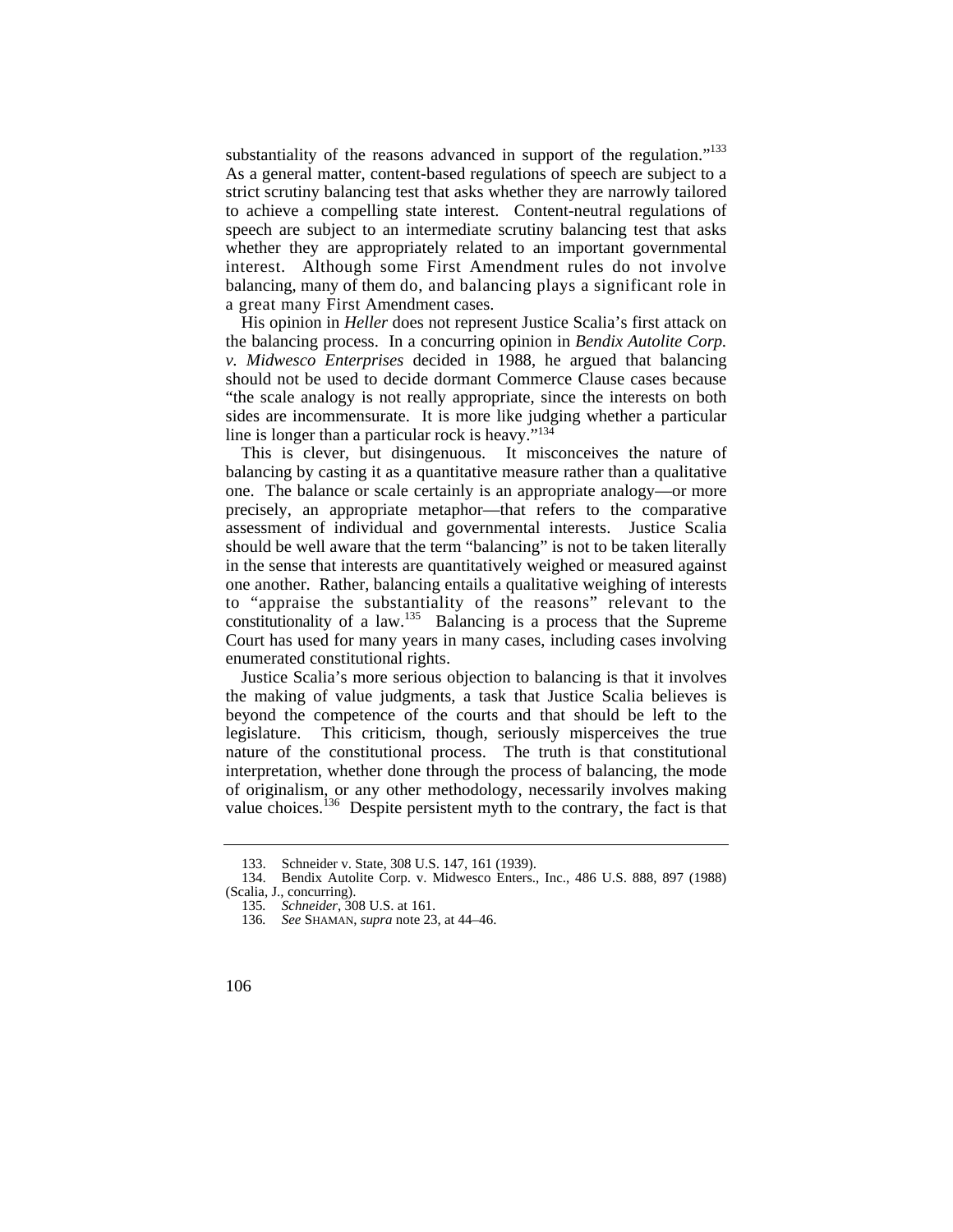constitutional interpretation is impossible without some choosing among values or policies. *Judging*, after all, is precisely that: making judgments or choosing among values.<sup>137</sup>

As explained previously, originalism does not obviate the necessity of making value judgments to interpret the Constitution.<sup>138</sup> Instead, it masks the policymaking function of constitutional interpretation by pretending that the meaning of the Constitution is dictated by its original understanding. Although originalism may present itself as value-neutral, in truth it is nothing of the sort; with originalism, value judgments are made covertly through the illusion of original meaning.

 constitutional adjudication. Balancing is a realistic means of constitutional In contrast, balancing affords transparency and rationality to interpretation that acknowledges that constitutional decisionmaking necessarily entails the making of value judgments. Balancing brings those value judgments out into the open and directs that they be made in a considered, thoughtful way. The great value of balancing is that it brings purposefulness to the process of constitutional interpretation. Balancing is teleological; it calls for informed decisionmaking done in a purposive manner. While originalism obscures the policy questions generated by constitutional adjudication, balancing attempts to answer them through the exercise of reasoned judgment.

## III. CONCLUSION

Justice Scalia's opinion in *Heller* is the sort of discourse that gives originalism an especially bad name. It takes a decidedly lopsided view of the historical record to advance a constitutional right that had never been recognized before. Given the serious flaws of his opinion, it was



<sup>137.</sup> See William J. Brennan, Jr., *Reason, Passion, and "The Progress of the Law*,*"*  10 CARDOZO L. REV. 3 (1988), for a discussion on Justice Cardozo's view of a judge's role:

Having admitted and demonstrated that judges inevitably confront value choices, Cardozo did not shrink from the implications of that admission. He rejected the prevailing myth that a judge's personal values were irrelevant to their decision process . . . .

<sup>. . .</sup> He attacked the myth that judges were oracles of pure reason, and insisted that we consider the role that human experience, emotion, and passion play in the judicial process.

*Id.* at 4–5.

<sup>138</sup>*. See supra* text accompanying notes 51–65.